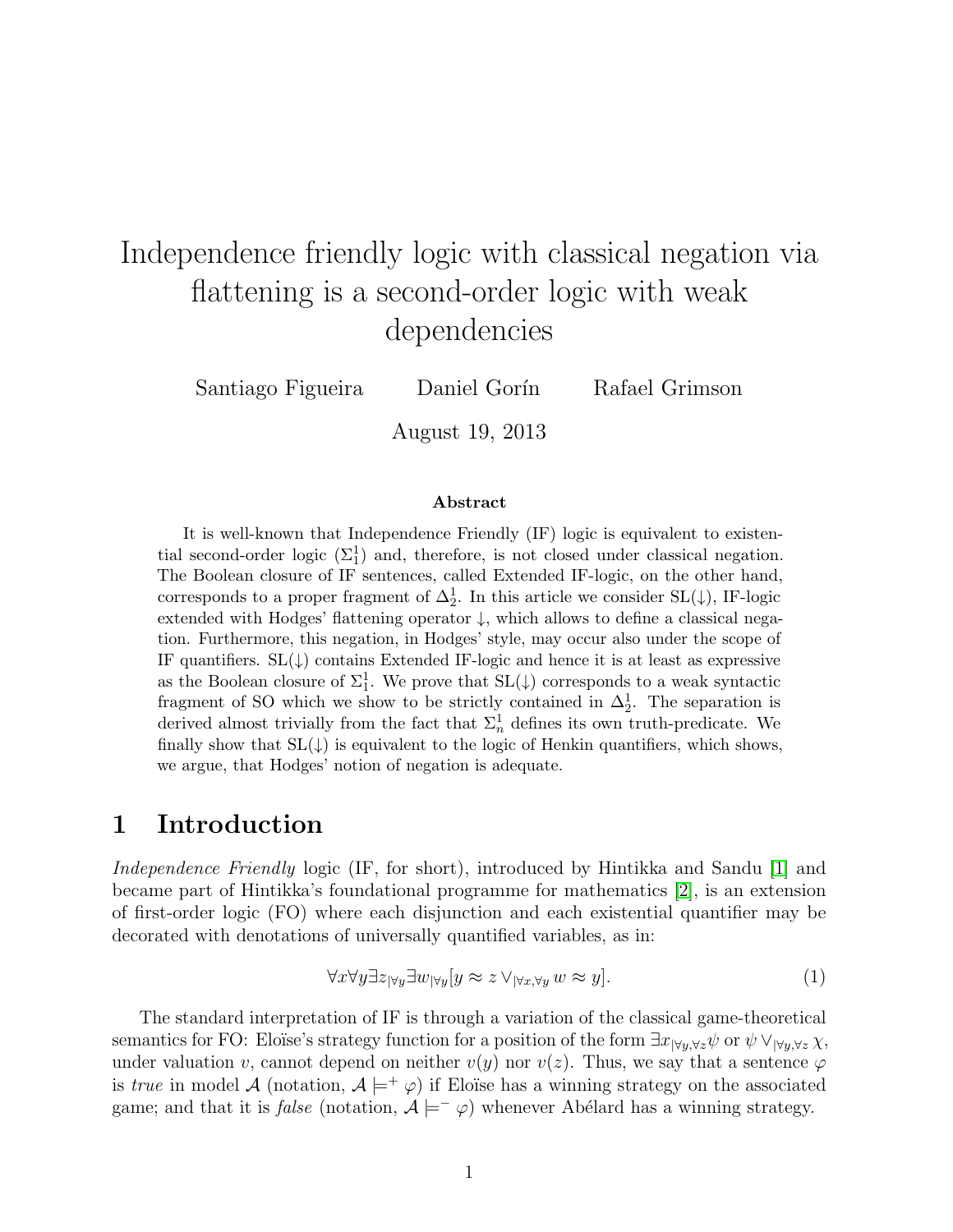Now, the fact that Eloïse's strategy may not take into account all the available information turns the game into one of imperfect information. Thus, certain formula-structure pairs may have a non-determined semantic game; that is, one in which neither of the players has a winning strategy. As an example of non-determinacy, consider this formula:

<span id="page-1-0"></span>
$$
\chi_1 := \forall x \exists y_{|\forall x} x \not\approx y. \tag{2}
$$

It is not hard to see that if A is a model with at least two elements, then  $A \not\models^+ \chi_1$  and  $\mathcal{A} \not\models^{\mathcal{I}} \chi_1$ . One says that  $\chi_1$  is neither true nor false in  $\mathcal{A}$ .

In game-theoretical semantics, negation is interpreted as a switch of roles, i.e., Abélard plays on Eloïse's former positions and vice versa. We use  $\sim$  to denote this form of negation and we refer to it as *game negation*. For any IF-formula  $\psi$  and any model  $\mathcal{A}, \mathcal{A} \models^+ \psi$  iff  $\mathcal{A} \models^- \sim \psi$ . (i.e., Eloïse has a winning strategy for  $\psi$  on  $\mathcal{A}$  iff Abélard has one for  $\sim \psi$  on A). However, observe that  $\psi \vee \neg \psi$  is not in general a valid IF-formula (e.g., take  $\psi$  to be  $\chi_1$  in [\(2\)](#page-1-0)). This means that game negation in IF is not equivalent to *classical negation*, which will be denoted with  $\neg$  and is characterized by:

$$
\mathcal{A} \models^+ \neg \psi \text{ iff } \mathcal{A} \not\models^+ \psi. \tag{3}
$$

Since the expressive power of IF corresponds to that of existential second-order logic  $(\Sigma_1^1)$  [\[2,](#page-25-1) [3\]](#page-25-2) and  $\Sigma_1^1$  is not closed under (classical) negation, it is clear that classical negation cannot be defined in IF.

Classical negation plays an important role in Hintikka's original programme. In [\[2\]](#page-25-1), he claims that "virtually all of classical mathematics can in principle be done in extended IF first-order logic" (in a way that is ultimately "reducible" to plain IF logic). What he calls "(truth-functionally) extended IF logic" is the closure of the set of IF-sentences with operators ¬, ∧ and ∨. Clearly, extended IF logic corresponds in expressive power to the Boolean closure of  $\Sigma_1^1$ , which is known to be a proper fragment of  $\Delta_2^1$  [\[4,](#page-25-3) [5\]](#page-25-4).

Hodges [\[6\]](#page-25-5) shows that IF logic admits a Tarski-style compositional semantics and then extends his presentation to account also for extended IF. To support classical negation, he introduces the *flattening* operator  $\downarrow$ , which "restores two-valued logic on sentences" [\[6,](#page-25-5) p. 556]. That is, extended IF is obtained, roughly speaking, by considering the formulas where ↓ only occurs on certain positions (roughly speaking, ∼↓ can occur where ¬ would occur in extended IF logic, see below). But because  $\downarrow$  is given a compositional semantics, the logic where it is allowed to occur anywhere in a formula is well-defined. The natural question to ask is what is the logic one thus obtains, and this is the main topic of this paper.

One might suspect the resulting logic to be extremely expressive: freely combining classical negation with second order existential quantifiers leads to full second-order logic (SO). We will show that this is not the case: IF with unrestricted classical negation, in Hodges' style, corresponds to a rather mild fragment of SO, which is properly contained in  $\Delta_2^1$ . This will be the subject of Section [4.](#page-10-0) The separation from  $\Delta_2^1$  is based on known results on truth-definitions for the analytical hierarchy [\[7,](#page-25-6) [8\]](#page-25-7) that, for the sake of completeness, are presented in Section [6.](#page-20-0)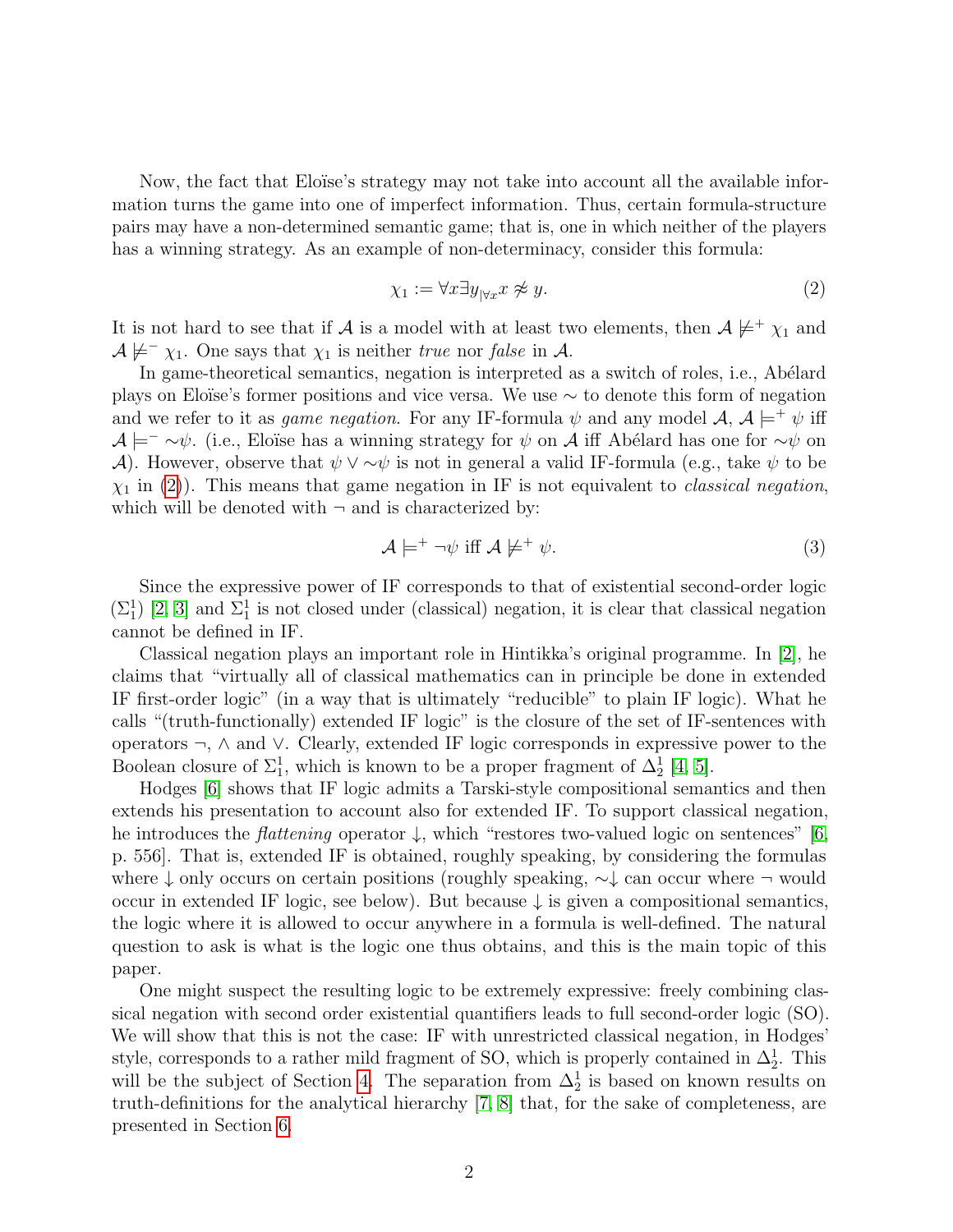Hodges' overall presentation is based on a mild extension of IF, called *slash logic* (SL), in which independence restrictions can occur in any connective (instead of only on ∃ and ∨). The unique feature of his *compositional* semantics is that the free variables are interpreted using a set of variable assignments (called deals), instead of just a variable assignment as in usual Tarksi-style semantics for FO. In his terminology, a trump for a given game is a non-empty set of deals,  $V$ , such that some uniform strategy for Eloïse is winning for every game starting with any  $v \in V$ . To support classical negation, he extends slash logic with the flattening operator  $\downarrow$ . If we denote a set of variable assignments with V, its semantics can be given by:

<span id="page-2-0"></span>
$$
\mathcal{A} \models^+ \downarrow \varphi[V] \text{ iff } \mathcal{A} \models^+ \varphi[\{v\}] \text{ for all } v \in V; \tag{4}
$$

<span id="page-2-3"></span><span id="page-2-2"></span><span id="page-2-1"></span>
$$
\mathcal{A} \models^- \downarrow \varphi[V] \text{ iff } \mathcal{A} \not\models^+ \varphi[\{v\}] \text{ for all } v \in V. \tag{5}
$$

Then one defines  $\neg \varphi$  as  $\sim \downarrow \varphi$  and it is easy to verify that when restricted to formulas evaluated under a set composed of a single assignment  $\{v\}$  (we omit the braces for readability), negation behaves as expected:

$$
\mathcal{A} \models^+ \neg \varphi[v] \text{ iff } \mathcal{A} \models^+ \sim \downarrow \varphi[v] \text{ iff } \mathcal{A} \models^- \downarrow \varphi[v] \text{ iff } \mathcal{A} \not\models^+ \varphi[v]; \tag{6}
$$

$$
\mathcal{A} \models^- \neg \varphi[v] \text{ iff } \mathcal{A} \models^- \sim \downarrow \varphi[v] \text{ iff } \mathcal{A} \models^+ \downarrow \varphi[v] \text{ iff } \mathcal{A} \models^+ \varphi[v]. \tag{7}
$$

It is worth stressing out that the asymmetry in clauses [\(4\)](#page-2-0) and [\(5\)](#page-2-1), which in turns reflects in the asymmetry in [\(6\)](#page-2-2) and [\(7\)](#page-2-3) is fine. For instance, if in [\(5\)](#page-2-1) the  $\neq$ <sup>+</sup> were replaced by  $\models$ <sup>-</sup> then one would have that  $\neg$  behaves exactly as  $\sim$ . Observe also that the semantics of  $\downarrow$  is biased towards *falsity*: if a sentence  $\varphi$  in SL is neither true nor false then  $\downarrow \varphi$  is false. Thus, when working with  $\downarrow$ , the adequate notion to study is being true ( $\models^+$ ) vs. not true ( $\models^+$ ) instead of being true vs. false. This is why we will study only the notion  $\models^+$  in the context of SL with the operator  $\downarrow$ .

Hodges' slash logic with flattening  $(SL(\downarrow))$  admits a more convenient second-order game semantics, in which Abélard and Eloïse play what can be regarded as strategy functions for the standard game for SL. This will be the topic of Section [2;](#page-2-4) for a proof of the equivalence with the original compositional semantics, the reader is referred to [\[9\]](#page-25-8).

Arguably, it could be possible that the semantics given to the flattening operator only made sense when restricted to sentences. Put in other words, it is not clear a priori that Hodges' characterization of classical negation for IF is the correct one. We investigate this in Section [5;](#page-19-0) we will see that  $SL(\downarrow)$  coincides with the logic of Henkin quantifiers. The latter can be seen as the closure by (classical) negation of the logic in which only one top-level Henkin quantifier can be used, which is known to be equivalent to IF.

Some of the results contained in the present paper appeared in [\[10\]](#page-25-9).

### <span id="page-2-4"></span>2 Syntax and semantics of  $SL(\downarrow)$

We assume a fixed first-order relational language  $\mathcal{L}$ , as well as a collection of first-order variables, which we will denote x, y, z, perhaps with subindices. Formulas of  $SL(\downarrow)$ , in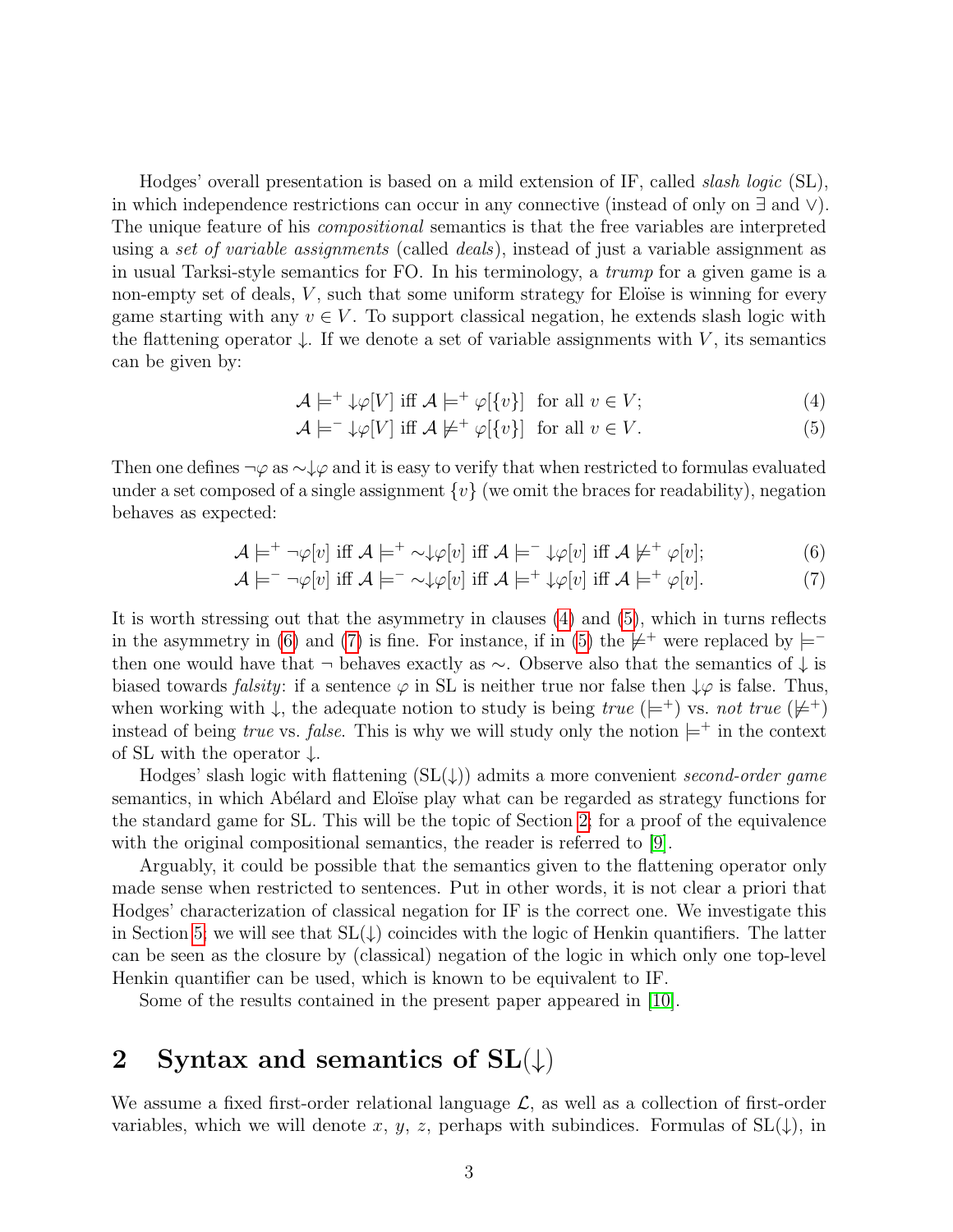negation normal form, correspond to the following grammar:

$$
\varphi ::= l(x_1, \dots, x_k) | \exists x_{i|\rho} \varphi | \forall x_{i|\rho} \varphi | \downarrow \varphi | \uparrow \varphi | \varphi \vee_{|\rho} \varphi | \varphi \wedge_{|\rho} \varphi
$$
 (8)

where  $\rho$  denotes a (possibly empty) finite set of variables and  $l(x_1, \ldots, x_k)$  is any first-order literal (i.e., an atom or a negated atom). We will typically use  $\exists x_i, \forall x_i, \vee \text{ and } \wedge \text{ instead of }$  $\exists x_{i|\emptyset}, \forall x_{i|\emptyset}, \forall y_{\emptyset}$  and  $\wedge_{\emptyset}$ . Since we are working in negation normal form, game negation  $\sim$ will be a mapping on formulas satisfying  $\sim \forall x_{i|\rho}\varphi = \exists x_{i|\rho}\sim \varphi; \neg \psi \varphi = \uparrow \sim \varphi$ , etc. Finally,  $\neg \varphi$ will be short for  $\sim\downarrow\varphi$ .

 $Bv(\varphi)$  and  $Fv(\varphi)$  denote the sets of bound and free variables of  $\varphi$ , respectively, which are defined as in the classical case with the proviso that variables mentioned in independence restrictions are considered free; e.g.,  $Fv(\exists x_{p}\varphi) = (Fv(\varphi) \setminus \{x\}) \cup \rho$  (see [\[9\]](#page-25-8) for a formal definition). A sentence is a formula with no free variables. A fresh variable for a formula is a variable that is not bound nor free for that formula [\[11,](#page-25-10) [12\]](#page-26-0). In order to give a formal account of the semantics of this logic, we need to refer to the *live* variables for a subformula  $\psi$  of  $\varphi$  (here we assume that  $\psi$  denotes not only a formula but a concrete node in the derivation tree of  $\varphi$ ). Intuitively, these are the free variables of  $\varphi$  plus any variable y that would be bound by a quantifier if we substituted  $\psi$  by  $y \approx y$  in  $\psi$  (cf. [\[13\]](#page-26-1)). Formally, the set  $Lv^{\varphi}(\psi)$  is defined inductively from top down as follows:

- 1. Lv $^{\varphi}(\varphi) = \text{Fv}(\varphi)$ .
- 2. If  $\psi$  occurs in  $\varphi$  under  $\star \in \{\sim, \downarrow, \uparrow\}$ , then  $Lv^{\varphi}(\psi) = Lv^{\varphi}(\star \psi)$ .
- 3. If  $\psi$  occurs in  $\varphi$  in the form  $\psi \odot \chi$  (resp.  $\chi \odot \psi$ ), with  $\odot \in {\{\vee_{\vert \rho}, \wedge_{\vert \rho}\}}$ , then  $Lv^{\varphi}(\psi) = Lv^{\varphi}(\psi \odot \chi)$  (resp.,  $Lv^{\varphi}(\psi) = Lv^{\varphi}(\chi' \odot \psi)$ ).
- 4. If  $\psi$  occurs in  $\varphi$  under  $Qx_{|\rho}$  with  $Q \in \{\exists, \forall\}$ , then  $Lv^{\varphi}(\psi) = Lv^{\varphi}(Qx_{|\rho}\psi) \cup \{x\}$ .

<span id="page-3-0"></span>Remark 1. For the sake of simplicity we will impose a further restriction on formulas: there can be no nested bindings of the same variable (e.g.,  $\exists x \exists x \varphi$ ) nor a variable that occurs both free and bound in a formula (e.g.,  $x \approx y \vee \exists x \varphi$  or  $\exists x_{x} \varphi$ ). This is called the regular fragment of  $SL(\downarrow)$  [\[12\]](#page-26-0) and it has simpler formal semantics. The results in this paper apply to the whole language under the proviso that history-preserving valuations are used instead of standard ones (cf. [\[9\]](#page-25-8) for details).

We interpret  $SL(\downarrow)$ -formulas using first-order models A with domain  $|\mathcal{A}|$ . We use sets of finite valuations to account for free variables; the domains of these valuations must be large enough to interpret them all (but they can be larger).

**Definition 1.** Given  $\varphi$  and  $\mathcal{A}$ , we say that, V, a set of finite valuations over  $\mathcal{A}$ , is suitable for  $\varphi$  iff there is a finite set  $D \supset Fv(\varphi)$  such that  $V \subseteq |\mathcal{A}|^D$  and  $D \cap \text{Bv}(\varphi) = \emptyset$  (cf. [\[12\]](#page-26-0)). We say that a finite valuation v over A is suitable whenever  $\{v\}$  is suitable.

We define now the game  $\mathsf{G}(\mathcal{A}, \varphi, V)$ , where  $\mathcal{A}$  is a model and V is a set of finite valuations over A suitable for  $\varphi$ . As is customary, this game is played between two opponents: Abélard and Eloïse (sometimes called *Falsifier* and *Verifier*). There is also a third agent, called Nature, which acts either as a generator of random choices or as a referee.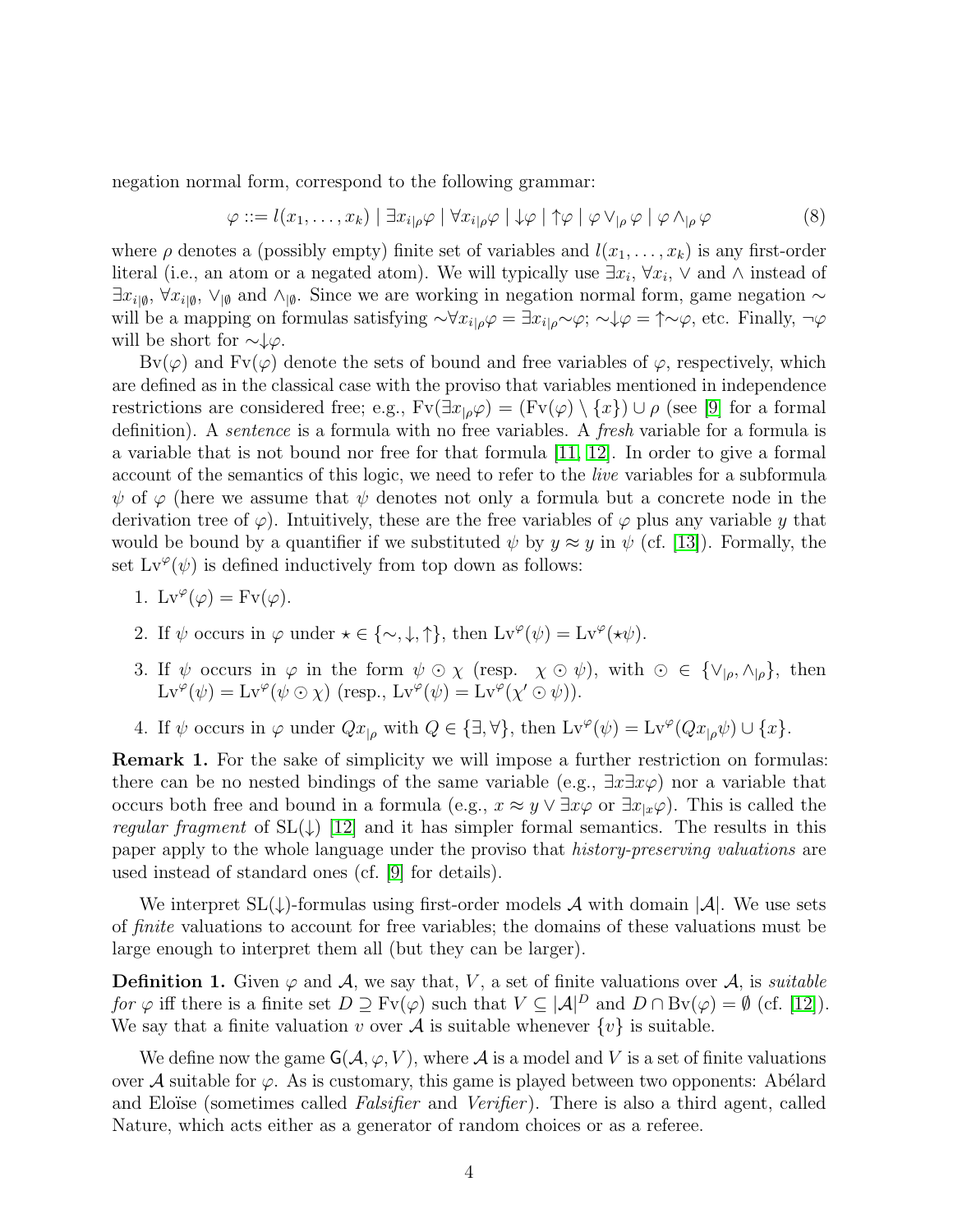**The board** Game  $G(\mathcal{A}, \varphi, V)$  is played over the syntactic tree of  $\varphi$ . There is, additionally, a set of variables D and a placeholder for a valuation  $v : D \to |A|$ . Initially, D is such that  $V \subseteq |A|^D$  and v is empty. In the syntactic tree of  $\varphi$ , all the  $\exists$ ,  $\vee$  and  $\downarrow$ -nodes of the tree belong to Eloïse; while the  $\forall$ ,  $\wedge$  and  $\uparrow$ -nodes belong to Abélard. Moreover,  $\exists$ ,  $\forall$ ,  $\vee$  and ∧-nodes will be (repeatedly) decorated with functions during the game; the first two admit any function  $f: |\mathcal{A}|^{D\cup L_v\varphi(\psi)} \to |\mathcal{A}|$ ; the last two, only functions  $f: |\mathcal{A}|^{D\cup L_v\varphi(\psi)} \to \{L, R\},$ where  $\psi$  stands for the formula that corresponds to the node in question. Initially, the nodes have no decoration.

The turns At any point of the game, the remaining number of turns is bounded by the maximum number of nested occurrences of ↓-nodes and ↑-nodes in the game-board.

- The opening turn. The first turn is different from the rest. It is composed of two clearly distinguished phases. In the first phase, both players decorate all their nodes with suitable functions. The order in which they tag their nodes is not important as long as they do not get to see their opponent's choices in advance. For simplicity, we will assume they both play simultaneously. In the second phase, Nature picks a valuation from  $V$  and puts it in the placeholder  $v$  and finally *evaluates* the outcome of the turn, as described below.
- The subsequent turns. In all but the first turn, the formula tree is of the form  $\downarrow \psi$  or  $\uparrow \psi$  (see next). In these turns, both players get to redecorate their nodes, one after the other; Eloüse goes first when the formula tree is of the form  $\downarrow \psi$  and Abélard does so on  $\uparrow \psi$ . Finally, Nature replaces the tree with  $\psi$  and proceeds to evaluate.

The recursive evaluation procedure used by Nature is the following:

- **R1** If the tree has root  $\psi$ , of the form  $\psi_1 \vee_{|y_1,...,y_k} \psi_2$  or  $\psi_1 \wedge_{|y_1,...,y_k} \psi_2$ , then  $\psi$  must have been decorated with a function  $f : |\mathcal{A}|^{D \cup L_v^{\infty}(\psi)} \to \{L, R\}$ . Nature picks elements  $a_1 \ldots a_k$  from  $|\mathcal{A}|$  and proceeds to evaluate  $f(v[y_1 \mapsto a_1, \ldots, y_k \mapsto a_k])$  —by construction  $\{y_1, \ldots y_k\} \subseteq D$ . That is, the values the player was not supposed to consider are randomly replaced prior to evaluating the function provided. The tree is then updated with  $\psi_1$ , if the result is L, and with  $\psi_2$ , otherwise. D and v remain unchanged and evaluation proceeds.
- **R2** If the tree has root  $\psi$ , of the form  $\exists x_{|y_1,...,y_k} \psi$  or  $\forall x_{|y_1,...,y_k} \psi$ , then  $\psi$  must have been decorated with a function  $f : |\mathcal{A}|^{D \cup L_v^{\omega} \tilde{\varphi}(\psi)} \to |\mathcal{A}|$ . Nature picks  $a_1 \dots a_k$ , evaluates  $b := f(v[y_1 \mapsto a_1, \ldots, y_k \mapsto a_k])$  and records this choice by replacing D with  $D \cup \{x\}$ and v with  $v \cup \{x \mapsto b\}$ . Finally, the tree is updated with  $\psi$  and evaluation proceeds.
- **R3** If the tree is of the form  $\downarrow \psi$  or  $\uparrow \psi$ , the evaluation ends (and so does the turn).
- **R4** Finally, if the root of the tree is a literal  $l(x_1, \ldots, x_k)$ , the game ends. Eloüse is declared the winner if  $A \models_{\text{FO}} l(x_1, \ldots, x_k)[v]$ ; otherwise, Abélard wins.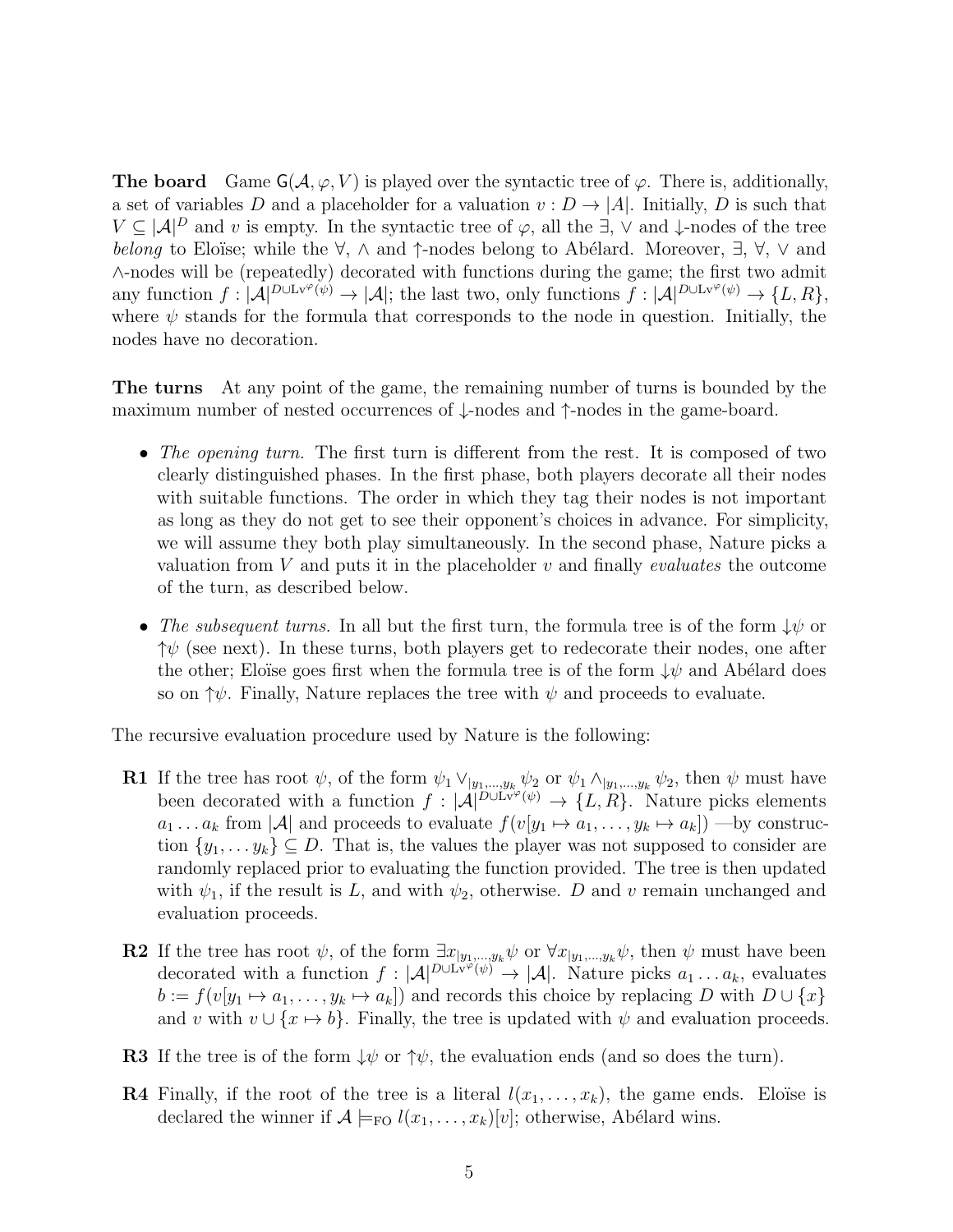**Remark 2.** Let  $\varphi$  be  $\downarrow$ - and  $\uparrow$ -free; then game  $G(\mathcal{A}, \varphi, V)$  consists of only one turn, but the evaluation phase is essentially the usual game for SL (and, mutatis mutandis, for IF), except that Abélard and Eloïse are substituted by the (strategy) functions they already played.

Winning strategies We will not go into a formal description of what a strategy for  $G(\mathcal{A}, \varphi, V)$  is. We simply take it to be a form of oracle that tells the player how to proceed in each turn. As usual, a strategy is said to be winning for a player if it guarantees that the he or she will win every instance of the game, regardless the strategy of the opponent and the choices made by Nature.

<span id="page-5-0"></span>**Definition 2.** Let V be a set of finite valuations suitable for  $\varphi$ . We define:

- $\mathcal{A} \models^+ \varphi[V]$  iff Eloïse has a winning strategy for the game  $\mathsf{G}(\mathcal{A}, \varphi, V);$
- $\mathcal{A} \models^- \varphi[V]$  iff Abélard has a winning strategy for the game  $\mathsf{G}(\mathcal{A}, \varphi, V)$ .

When  $V = \{v\}$  we may alternatively write  $\mathcal{A} \models^+ \varphi[v]$  and  $\mathcal{A} \models^- \varphi[v]$ . Also, for a sentence  $\varphi$  we may write  $\mathcal{A} \models^+ \varphi$  and  $\mathcal{A} \models^- \varphi$  meaning  $\mathcal{A} \models^+ \varphi[\varnothing]$  and  $\mathcal{A} \models^- \varphi[\varnothing]$ , respectively, where  $\varnothing$  is the empty valuation. If V is a set of finite valuation suitable for  $\varphi$  and W consists of extensions of the valuations in V, from  $\mathcal{A} \models^+ \varphi[W]$  we cannot infer  $A \models^+ \varphi[V]$ . This is due to *signaling*: the value of a variable a player is supposed not to know is available through the value of another one (cf.  $[14, 15]$  $[14, 15]$  $[14, 15]$ ). It is shown in [\[9\]](#page-25-8) that the logic of Definition [2](#page-5-0) coincides with Hodges' compositional semantics for SL(↓) described in Section [1.](#page-0-0)

We will work with two different kind of equivalences.

**Definition 3** (Equivalence). We say that  $\varphi_1$  and  $\varphi_2$  are *equivalent* (notation:  $\varphi_1 \equiv \varphi_2$ ) whenever  $Fv(\varphi_1) = Fv(\varphi_2)$ ,  $\mathcal{A} \models^+ \varphi_1[V] \iff \mathcal{A} \models^+ \varphi_2[V]$ , and  $\mathcal{A} \models^- \varphi_1[V] \iff \mathcal{A} \models^ \varphi_2[V]$ , for every A and every set V suitable for  $\varphi_1$  and  $\varphi_2$ .

On the other hand, we resort to a coarser notion of equivalence which only considers singletons  $V = \{v\}$ . We need this in order to compare  $SL(\downarrow)$  with "classical" logics such as second order logic (whose formulas are evaluated in classical valuations).

**Definition 4** (Equivalence on classical contexts). We say that  $\varphi_1$  and  $\varphi_2$  are *equivalent* on classical contexts (notation:  $\varphi_1 \equiv_c \varphi_2$ ) whenever  $Fv(\varphi_1) = Fv(\varphi_2)$ ,  $\mathcal{A} \models^+ \varphi_1[v] \iff$  $\mathcal{A} \models^+ \varphi_2[v]$  and  $\mathcal{A} \models^- \varphi_1[v] \iff \mathcal{A} \models^- \varphi_2[v]$ , for every  $\mathcal{A}$  and every valuation v suitable for  $\varphi_1$  and  $\varphi_2$ .

Observe that Hodges shows that for any *sentence*  $\varphi$ ,  $\mathcal{A} \models^+ \varphi$  if and only if the meaning of  $\varphi$  is nonempty. This is the same as saying that the empty valuation belongs to the meaning of  $\varphi$ . Hence, two sentences  $\varphi_1$  and  $\varphi_2$  are equivalent if and only if for any structure A, we have  $\mathcal{A} \models^+ \varphi_1$  iff  $\mathcal{A} \models^+ \varphi_2$ .

<span id="page-5-1"></span>**Proposition 1.** Given v, a finite valuation over A suitable for  $\varphi$ , we have that  $A \models^+ \varphi[v]$ iff  $\mathcal{A} \models^+ \downarrow \varphi[v]$ , and that  $\mathcal{A} \models^- \varphi[v]$  iff  $\mathcal{A} \models^- \uparrow \varphi[v]$ .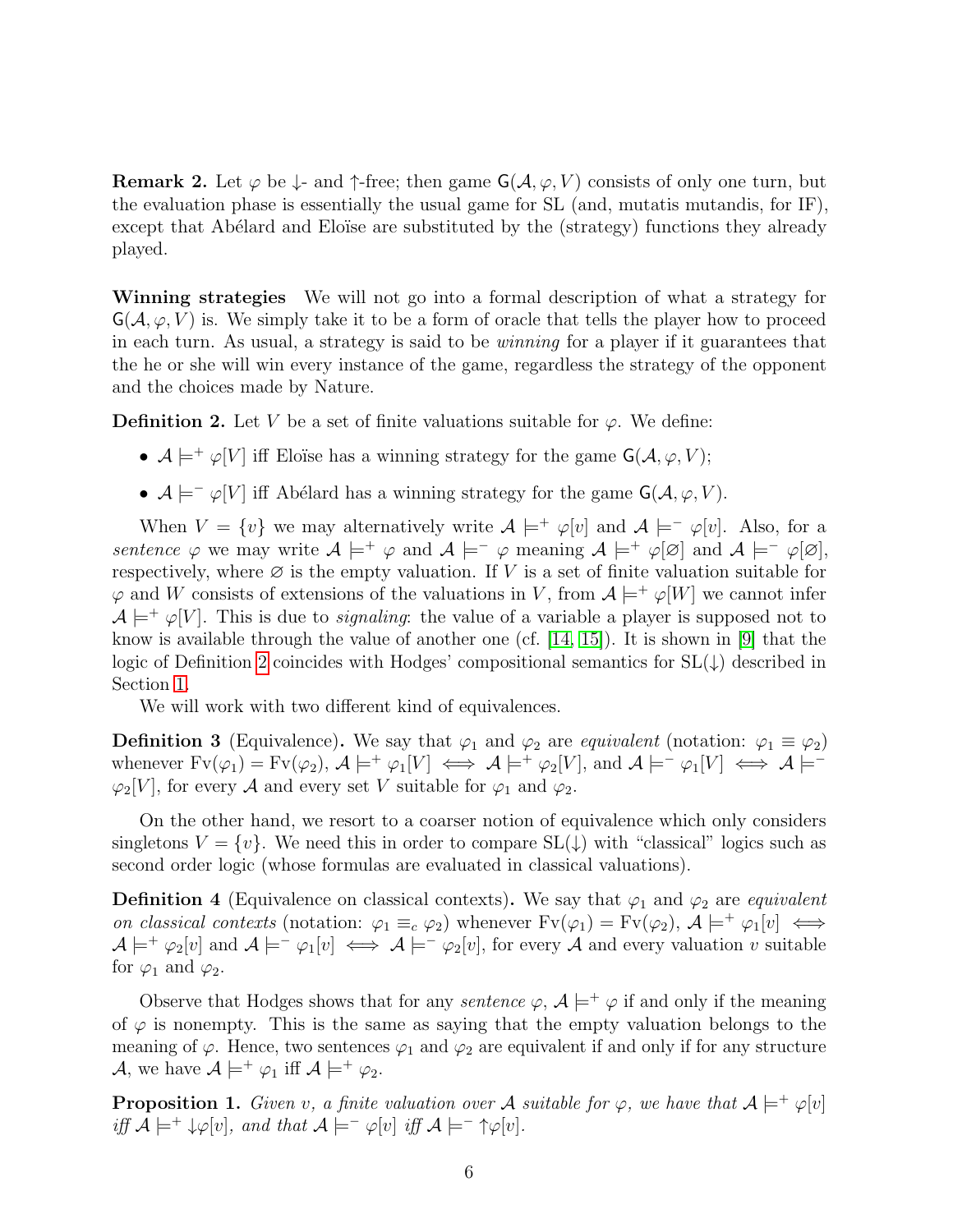*Proof.* The left-to-right directions hold for all  $V$ . For the remaining case, note that Nature's initial choice of a valuation is irrelevant in this case, so if a player has a winning strategy playing first, this same strategy can be used for the case where they play simultaneously.  $\Box$ 

To see that Proposition [1](#page-5-1) fails when V is not a singleton set, consider  $|\mathcal{A}| = \{a, b\}$  and  $V = \{\{x \mapsto a\}, \{x \mapsto b\}\}\.$  It is easy to verify that for  $\varphi = \exists y_{x} [x \approx y]$  we have  $\mathcal{A} \models^{+} \downarrow \varphi[V]$ (since Eloïse knows the valuation picked by Nature, she can play a constant function for her existential) while  $A \not\models^+ \varphi[V]$ .

<span id="page-6-2"></span>Remark 3. Nodes may get redecorated during the game but only by its owner, that is fixed. Hence it is equivalent to assume that players decorate only those nodes that are not under nested  $\downarrow$  or  $\uparrow$ . This way, each node gets decorated only once. Moreover, whenever one is interested in whether  $A \models^+ \downarrow \varphi[V]$  holds, it may be convenient to consider an equivalent version of  $\mathsf{G}(\mathcal{A}, \downarrow\varphi, V)$  in which Eloüse plays functions and Abélard plays *elements* (until the game reaches a  $\uparrow$ , where the situation gets reversed). This resembles the perfect-information game for IF given by Väänänen in  $[16]$ .

Under some assumptions, operators  $\downarrow$  and  $\uparrow$  turn a formula that may lead to a nondetermined game, into one that always leads to a determined one. This suggests the following notion.

<span id="page-6-0"></span>**Definition 5** (Determined). We say that  $\varphi$  is *determined* whenever, for every model A, and every set V suitable for  $\varphi$ ,  $\mathcal{A} \not\models^+ \varphi[V]$  iff  $\mathcal{A} \models^- \varphi[V]$ . All such formulas constitute the determined fragment of  $SL(\downarrow)$ .

Intuitively, determined formulas are those that have a well-defined truth-value on every structure. One would like that first-order formulas (i.e., those with no independence restrictions) be determined. However this is not the case: the formula  $x \approx y$  is not determined when  $|\mathcal{A}| = \{a, b\}$  and  $V = \{\{x \mapsto a, y \mapsto b\}, \{x \mapsto a, y \mapsto a\}\}\.$  Here the problem resides in the fact that first-order (as well as any logic in classical context, say second-order) involve single valuations instead of sets of valuations. Furthermore, though  $\downarrow$ "restores two-valued logic on sentences", it is not true that it restores a two-valued logic on any first order formula, as  $\downarrow$ ( $x \approx y$ ) is not determined for A and V defined above.

We restrict Definition [5](#page-6-0) in order to guarantee that each first-order formula now behaves as we want, and also to ensure that  $\downarrow$  and  $\uparrow$  "determine" a formula. The idea is to consider not arbitrary V, but singletons  $V = \{v\}.$ 

**Definition 6** (Determined on classical contexts). We say that  $\varphi$  is determined on classical contexts (CC-determined for short) whenever, for every model  $A$ , and every finite valuation v suitable for  $\varphi$ ,  $\mathcal{A} \not\models^+ \varphi[v]$  iff  $\mathcal{A} \models^- \varphi[v]$ . All such formulas constitute the CC-determined fragment of  $SL(\downarrow)$ .

<span id="page-6-1"></span>Of course, not every  $SL(\downarrow)$  formula is CC-determined. For instance the formula in [\(2\)](#page-1-0) is not CC-determined. The following result establishes some sufficient conditions for a formula to be CC-determined: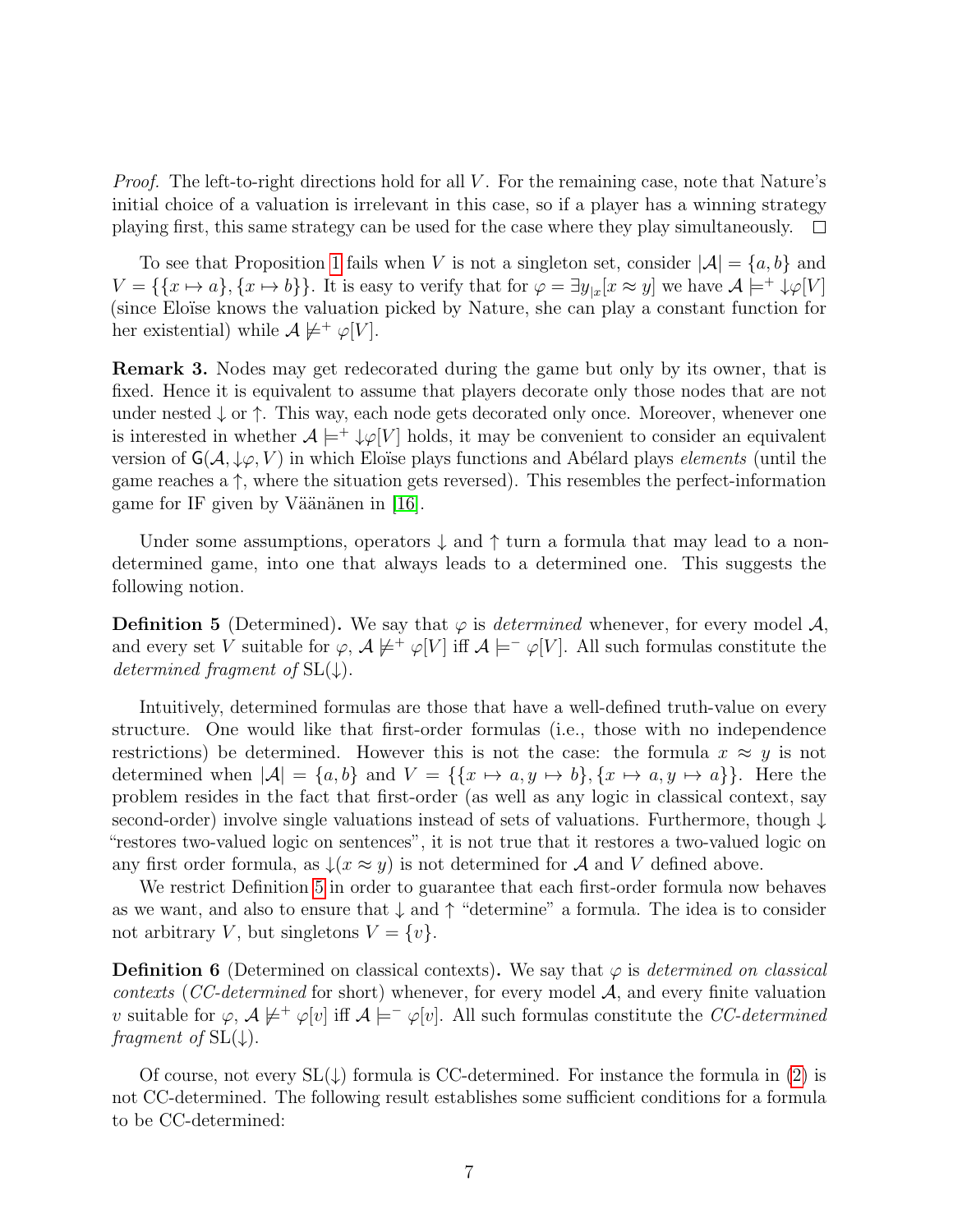#### Proposition 2. The following hold:

- 1. Every FO formula is a CC-determined formula.
- <span id="page-7-0"></span>2.  $\downarrow \psi$  and  $\uparrow \psi$  are CC-determined formulas.
- 3. If  $\varphi$  and  $\psi$  are CC-determined, so are  $\varphi \wedge_{\lbrack\emptyset}\psi$ ,  $\varphi \vee_{\lbrack\emptyset}\psi$ ,  $\exists x_{\lbrack\emptyset}\varphi$  and  $\forall x_{\lbrack\emptyset}\varphi$ .

*Proof.* For 1, suppose  $\varphi$  is a FO formula. If  $\mathcal{A} \models \varphi[v]$  (i.e.  $\varphi$  is true in  $\mathcal A$  under v with the classic first-order semantics) then Eloïse just plays the winning strategy for the classical game-theoretical semantics for FO, which is a valid winning strategy for the game  $\mathsf{G}(\mathcal{A}, \varphi, v)$ . Hence if  $\mathcal{A} \models \varphi[v]$  then  $\mathcal{A} \models^+ \varphi[v]$ . Analogously for Abélard: if  $\mathcal{A} \not\models \varphi[v]$  then  $\mathcal{A} \models^- \varphi[v]$ . Since either  $\mathcal{A} \models \varphi[v]$  or  $\mathcal{A} \not\models \varphi[v]$  holds,  $\varphi$  is CC-determined.

For 2, observe that by [\(4\)](#page-2-0) and [\(5\)](#page-2-1) we have that  $\mathcal{A} \models^+ \downarrow \varphi[v]$  iff  $\mathcal{A} \models^+ \varphi[v]$  iff  $\mathcal{A} \not\models^- \downarrow \varphi[v]$ . Hence  $\varphi$  is CC-determined.

For 3, observe that on the one hand,  $\mathcal{A} \models^+ \varphi \wedge_{\mathfrak{g}} \psi[v]$  iff  $\mathcal{A} \models^+ \varphi[v]$ , and  $\mathcal{A} \models^+ \psi[v]$ . On the other hand,  $\mathcal{A} \models^-\varphi \wedge_{\mathfrak{g}} \psi[v]$  iff  $\mathcal{A} \models^-\varphi[v]$  or  $\mathcal{A} \models^-\psi[v]$ . Since either  $\mathcal{A} \models^+\varphi[v]$ or  $\mathcal{A} \models^- \varphi[v]$  is true, and the same for  $\psi$ , then one of  $\mathcal{A} \models^+ \varphi \wedge_{\lbrack \varnothing} \psi[v]$  or  $\mathcal{A} \models^- \varphi \wedge_{\lbrack \varnothing} \psi[v]$ must hold. The case for  $\varphi \vee_{\mathfrak{g}} \psi$  is analogous.

For  $\exists x_{\vert \emptyset} \varphi$ , observe that  $\mathcal{A} \models^+ \exists x_{\vert \emptyset} \varphi[v]$  iff there is  $a \in |\mathcal{A}|$  such that  $\mathcal{A} \models^+ \varphi[v \cup \{x \mapsto a\}],$ and  $A \models^- \exists x_{\mid \emptyset} \varphi[v]$  iff for all  $a \in |A|$  we have  $A \models^- \varphi[v \cup \{x \mapsto a\}]$ . Since  $\varphi$  is CCdetermined, one of these two must hold. The case for  $\forall x_{\text{I}\emptyset}\varphi$  is analogous.  $\Box$ 

As was mentioned in the introduction, the semantics of  $\downarrow$  is biased towards *falsity*: if  $A \not\models^+ \varphi[\varnothing]$  and  $A \not\models^- \varphi[\varnothing]$  then  $A \models^- \psi$ . Observe that this is a straightforward consequence of Proposition [1](#page-5-1) and item [2](#page-7-0) of Proposition [2.](#page-6-1)

# 3 Normal forms for  $SL(\downarrow)$

Normal forms in the context of SL were initially investigated in [\[13\]](#page-26-1). Later, Janssen [\[14\]](#page-26-2) observed some anomalies which cast doubt on the correctness of these results. However, it was shown in [\[12\]](#page-26-0), [\[11\]](#page-25-10) and [\[9\]](#page-25-8) that only the formal apparatus employed in [\[13\]](#page-26-1) was defective, and not the results per se.

In this section we revisit the prenex normal form results of [\[13\]](#page-26-1) and extend them to account for  $\downarrow$  and  $\uparrow$ . For this, bound variables will be tacitly renamed when necessary<sup>[1](#page-7-1)</sup> and the following formula manipulation tools will be employed.

**Definition 7.** Let  $x_1 \ldots x_n$  be variables not occurring in  $\varphi$ ; we denote with  $\varphi_{x_1 \ldots x_n}$  the formula obtained by adding  $x_1 \ldots x_n$  as restrictions to every quantifier, every conjunction and every disjunction in  $\varphi$ . Also, we write  $\varphi^c$  for the formula obtained by replacing all independence restrictions in  $\varphi$  by  $\emptyset$ .

<span id="page-7-1"></span><sup>&</sup>lt;sup>1</sup> While this assumption was considered problematic in the context of [\[13\]](#page-26-1), it is safe here since we are using regular formulas. Moreover, this can also be assumed for arbitrary formulas under an adequate formalization (cf. Remark [1\)](#page-3-0).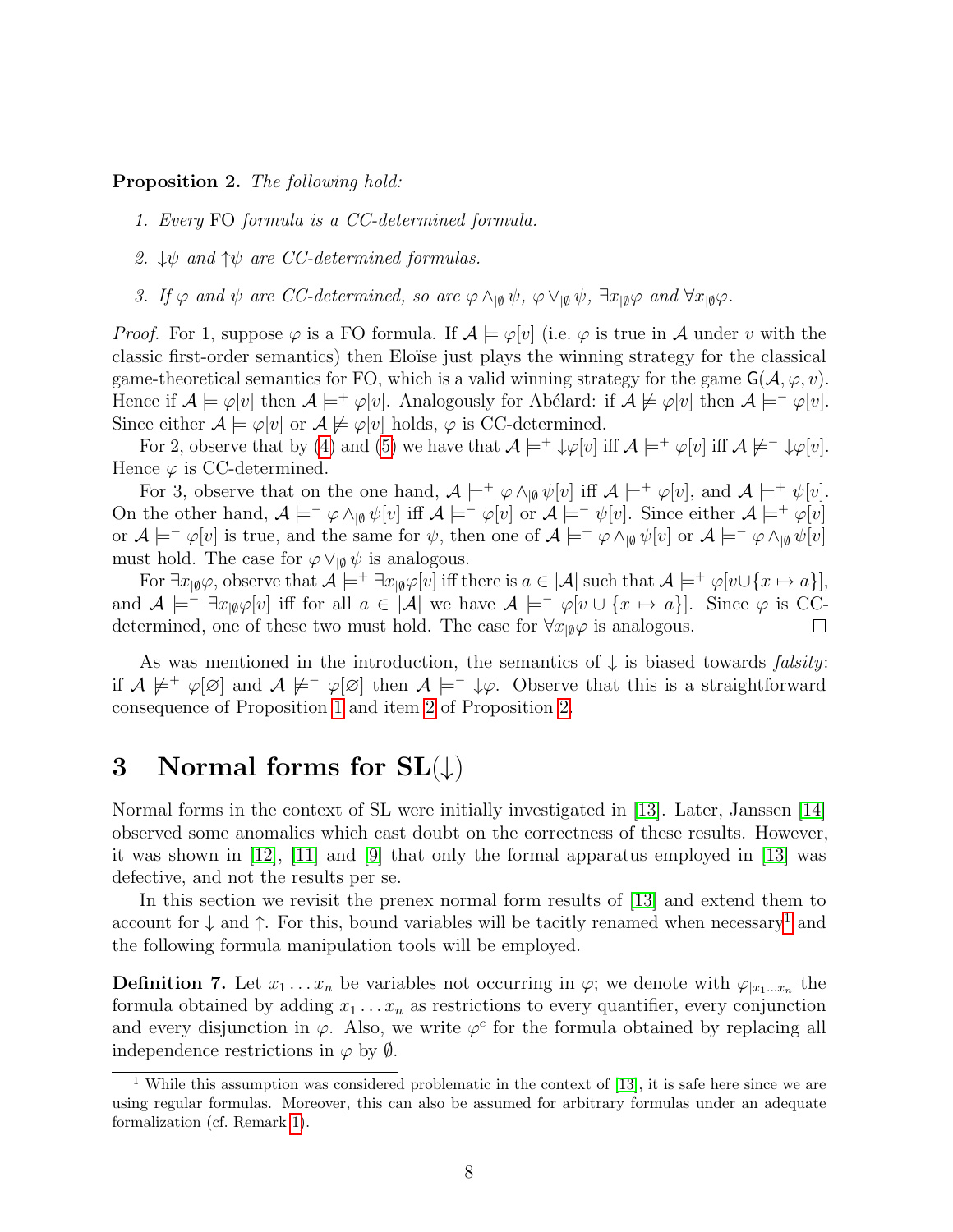Notice that  $\varphi^c$  is essentially a FO formula. As is observed in [\[13\]](#page-26-1), independence restrictions on Boolean connectives can be removed by introducing additional quantifications. It is not hard to extend this result to  $SL(\downarrow)$ . In what follows, we shall use, for emphasis,  $\vee$ <sub>|Ø</sub> and  $\wedge$ <sub>|Ø</sub> instead of  $\vee$  and  $\wedge$ , etc.

<span id="page-8-1"></span>**Theorem 3.** For every  $\varphi$ , there exists a  $\varphi'$  such that  $\varphi \equiv \varphi'$  and every disjunction (resp. conjunction) in  $\varphi'$  is of the form  $\psi_1 \vee_{\vert \emptyset} \psi_2$  (resp.  $\psi_1 \wedge_{\vert \emptyset} \psi_2$ ).

*Proof.* When restricted to models with at least two elements, a simple inductive argument gives us the desired formula. The important step is that, given a formula  $\psi := \psi_1 \vee_{x_1...x_k} \psi_2$ and given  $y_1, y_2$  fresh for  $\psi$ , we can define

<span id="page-8-0"></span>
$$
\psi^* := \exists y_{1|x_1...x_k} \exists y_{2|x_1...x_k} [(y_1 \approx y_2 \land \psi_{1|y_1,y_2}) \lor (y_1 \not\approx y_2 \land \psi_{2|y_1,y_2})]. \tag{9}
$$

**Fact 4.** On models A with at least two elements, we have  $A \models^+ \psi[V] \iff A \models^+ \psi^*[V]$ and  $\mathcal{A} \models^- \psi[V] \iff \mathcal{A} \models^- \psi^*[V].$ 

*Proof.* Assume  $A \models^+ \psi[V]$ . We transform Eloïse's winning strategy on  $G(A, \psi, V)$  into a winning strategy of Eloïse for  $\mathsf{G}(\mathcal{A}, \psi^*, V)$ . Suppose Eloïse plays a  $\{L, R\}$ -valued function f for the outermost node  $\vee_{x_1...x_k}$  of  $\psi$  and let  $a, b \in |\mathcal{A}|$  be two distinct elements. Then Eloïse plays the following |A|-valued functions  $g_1$  and  $g_2$  for the outermost nodes  $\exists y_{1|x_1...x_k}$  and  $\exists y_{2|x_1...x_k}$  of  $\psi^*$  respectively, and an  $\{L, R\}$ -valued function h for the outermost node  $\vee$  of  $\psi^*$ : if  $f(v) = L$  then  $g_1(v) = g_2(v) = a$  and  $h(v) = L$ ; if  $f(v) = R$  then  $g_1(v) = a$ ,  $g_2(v) = b$ and  $h(v) = R$ . The rest of Eloïse's strategy in  $G(A, \psi^*, V)$  is the one she has in  $G(A, \psi, V)$ . Observe that  $g_1(v)$  and  $g_2(v)$  can be determined independently of the values of  $x_1 \ldots x_k$ because  $f(v)$  is determined in that way. It is not hard to check that these definitions of  $g_1$ ,  $g_2$  and h are winning for Eloïse in  $\mathsf{G}(\mathcal{A}, \psi^*, V)$ .

Assume now that  $\mathcal{A} \models^+ \psi^*[V]$ . We transform Eloïse's winning strategy on  $\mathsf{G}(\mathcal{A}, \psi^*, V)$ into a winning strategy of Eloïse for  $G(\mathcal{A}, \psi, V)$ . Suppose Eloïse plays  $|\mathcal{A}|$ -valued functions g<sub>1</sub> and  $g_2$  for the outermost nodes  $\exists y_1|_{x_1...x_k}$  and  $\exists y_2|_{x_1...x_k}$  of  $\psi^*$  respectively. Then we define the function f for the outermost node  $\vee_{x_1...x_k}$  of  $\psi$  as follows: if  $g_1(v) = g_2(v)$  then  $f(v) = L$ ; otherwise  $f(v) = R$ . Since the value of  $g_1(v)$  and  $g_2(v)$  can be determined independently of  $x_1 \ldots x_k$  then so is the determination of the value for  $f(v)$ . One can check that this definition of f (together with the rest of Eloïse's strategy for  $\mathsf{G}(\mathcal{A}, \psi^*, V)$ ) constitutes a winning strategy for Eloïse in  $G(\mathcal{A}, \psi, V)$ .

It is straightforward to see that  $\mathcal{A} \models^- \psi[V]$  iff  $\mathcal{A} \models^- \psi^*[V]$ .

By successively applying this truth-preserving transformation in a top-down manner, one can obtain, for any given  $\varphi$ , a formula  $\tilde{\varphi}$  that is equivalent on models with at least two elements.

On models with exactly one element, restrictions are meaningless. Therefore, for any given  $\varphi$  we can define the equivalent formula:

$$
\varphi' := (\forall x \forall y [x \approx y] \land \varphi^c) \lor (\exists x \exists y [x \not\approx y] \land \tilde{\varphi}).
$$
\n
$$
\Box
$$
\n
$$
\Box
$$

 $\Box$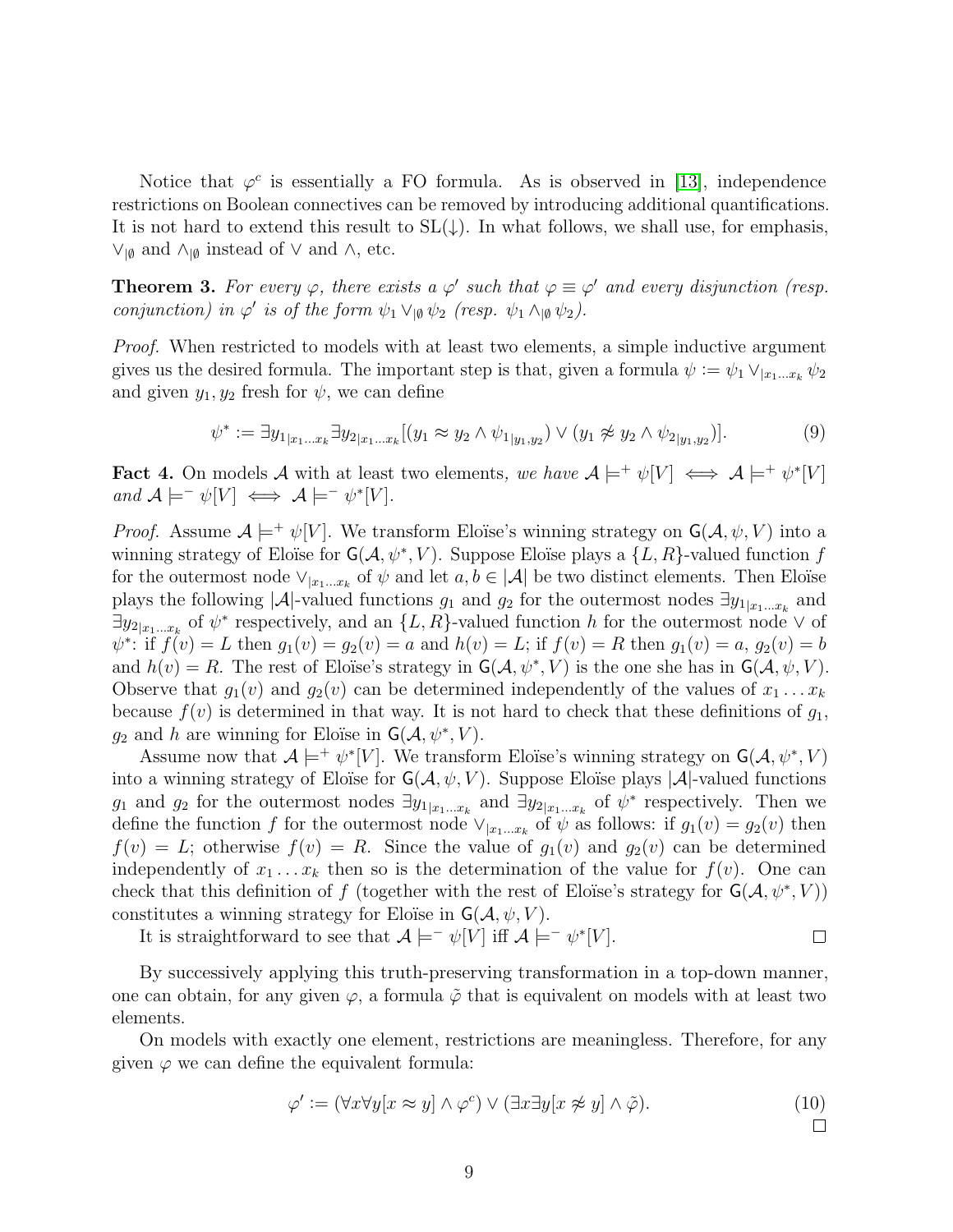Formula  $(9)$  in the above proof was taken from [\[13\]](#page-26-1), except that we have added independences on  $y_1$  and  $y_2$  to  $\psi_1$  and  $\psi_2$ . This prevents undesired signaling [\[14,](#page-26-2) [15,](#page-26-3) [12,](#page-26-0) [9\]](#page-25-8) and it was most probably an involuntary omission in [\[13\]](#page-26-1). Also, since we are considering only suitable valuations, the following result in [\[13\]](#page-26-1) is now true.

<span id="page-9-0"></span>**Lemma 5.** If x does not occur in  $\psi$ , then the following hold:

- 1.  $\exists x_{\vert\rho}[\varphi] \vee_{\vert\emptyset} \psi \equiv \exists x_{\vert\rho}[\varphi \vee_{\vert\emptyset} \psi_{\vert x}].$ 3.  $\forall x_{\alpha}[\varphi] \vee_{\alpha} \psi \equiv \forall x_{\alpha}[\varphi \vee_{\alpha} \psi_{\alpha}].$
- 2.  $\exists x_{\alpha}[\varphi] \wedge_{\alpha} \psi \equiv \exists x_{\alpha}[\varphi \wedge_{\alpha} \psi_{\alpha}].$ 4.  $\forall x_{\alpha}[\varphi] \wedge_{\alpha} \psi \equiv \forall x_{\alpha}[\varphi \wedge_{\alpha} \psi_{\alpha}].$

The above result is a basic building block for a proof of a prenex normal form theorem. In the case of  $SL(\downarrow)$ , we also need to show how to extract  $\downarrow$  and  $\uparrow$  from arbitrary formulas.

<span id="page-9-1"></span>Lemma 6. The following hold:

- 1. If  $\psi$  is CC-determined, then  $\downarrow \psi \equiv_c \uparrow \psi \equiv_c \psi$ .
- 2.  $\downarrow(\varphi \wedge_{\mathfrak{g}} \psi) \equiv_c \downarrow \varphi \wedge_{\mathfrak{g}} \downarrow \psi$  and  $\uparrow(\varphi \wedge_{\mathfrak{g}} \psi) \equiv_c \uparrow \varphi \wedge_{\mathfrak{g}} \uparrow \psi$ .
- 3.  $\downarrow(\varphi \vee_{\mathfrak{g}} \psi) \equiv_c \downarrow \varphi \vee_{\mathfrak{g}} \downarrow \psi$  and  $\uparrow(\varphi \vee_{\mathfrak{g}} \psi) \equiv_c \uparrow \varphi \vee_{\mathfrak{g}} \uparrow \psi$ .

Proof. Item 1 follows straightforwardly from Proposition [1.](#page-5-1)

For the first equivalence of item 2, suppose that  $\mathcal{A} \models^+ \downarrow(\varphi \wedge_{\{0\}} \psi)[v]$ ; this means that Eloïse has a way of decorating both  $\varphi$  and  $\psi$  that guarantees she wins each game. Therefore, we have  $\mathcal{A} \models^+ \downarrow \varphi[v]$  and  $\mathcal{A} \models^+ \downarrow \psi[v]$  which implies  $\mathcal{A} \models^+ (\downarrow \varphi \wedge_{\lvert \emptyset} \downarrow \psi)[v]$ . The right to left direction is analogous, and one thus establishes that  $\mathcal{A} \models^+ \downarrow (\varphi \wedge_{\mathfrak{g}} \psi)[v]$ iff  $\mathcal{A} \models^+ (\downarrow \varphi \wedge_{\mathfrak{g}} \downarrow \psi)[v]$ . Moreover, since  $\downarrow (\varphi \wedge_{\mathfrak{g}} \psi)$  and  $(\downarrow \varphi \wedge_{\mathfrak{g}} \downarrow \psi)$  are CC-determined formulas (Proposition [2\)](#page-6-1), this implies  $\mathcal{A} \models^- \downarrow(\varphi \wedge_{\mathfrak{g}} \psi)[v]$  iff  $\mathcal{A} \models^- (\downarrow\varphi \wedge_{\mathfrak{g}} \downarrow\psi)[v]$ .

For the first equivalence of item 3, suppose that  $\mathcal{A} \models^+ \downarrow (\varphi \vee_{\mathfrak{g}} \psi)[v]$ ; this means that Eloïse has a way of decorating either  $\varphi$  or  $\psi$  (or both) that guarantees she wins the corresponding game. Therefore, we have  $A \models^+ \psi[v]$  or  $A \models^+ \psi[v]$  which implies  $\mathcal{A} \models^+ (\downarrow \varphi \vee_{\vert \emptyset} \downarrow \psi)[v]$ . The right to left direction is analogous, and one thus establishes that  $\mathcal{A} \models^+ \downarrow (\varphi \vee_{\lbrack \emptyset} \psi) [v]$  iff  $\mathcal{A} \models^+ (\downarrow \varphi \vee_{\lbrack \emptyset} \downarrow \psi) [v]$ . Moreover, since  $\downarrow (\varphi \vee_{\lbrack \emptyset} \psi)$  and  $(\downarrow \varphi \vee_{\lbrack \emptyset} \downarrow \psi)$ are CC-determined formulas (Proposition [2\)](#page-6-1), this implies  $\mathcal{A} \models^- \downarrow (\varphi \vee_{\lbrack \emptyset} \psi)[v]$  iff  $\mathcal{A} \models^ (\downarrow \varphi \vee_{\vert \emptyset} \downarrow \psi) \vert v \vert.$ 

The second equivalences of items 2 and 3 are dual of the first equivalences of items 3 and 2 respectively.  $\Box$ 

**Definition 8.** A  $SL(\downarrow)$ -formula is said to be in prenex normal form if it is of the form  $Q_0^*\mathcal{L}_1 Q_1^*\mathcal{L}_2 \ldots Q_{n-1}^*\mathcal{L}_{n-1} Q_n^*\varphi$  with  $n \geq 0$ , where each  $Q_i^*$  is a (perhaps empty) sequence of quantifiers,  $\mathcal{L}_i \in \{\downarrow, \uparrow\}$  and  $\varphi$  contains only literals,  $\wedge_{\lvert \emptyset}$  and  $\vee_{\lvert \emptyset}$ .

**Theorem 7.** For every  $SL(\downarrow)$ -formula  $\varphi$ , there exists a  $\varphi^*$  in prenex normal form with  $\varphi \equiv_c \varphi^*$ .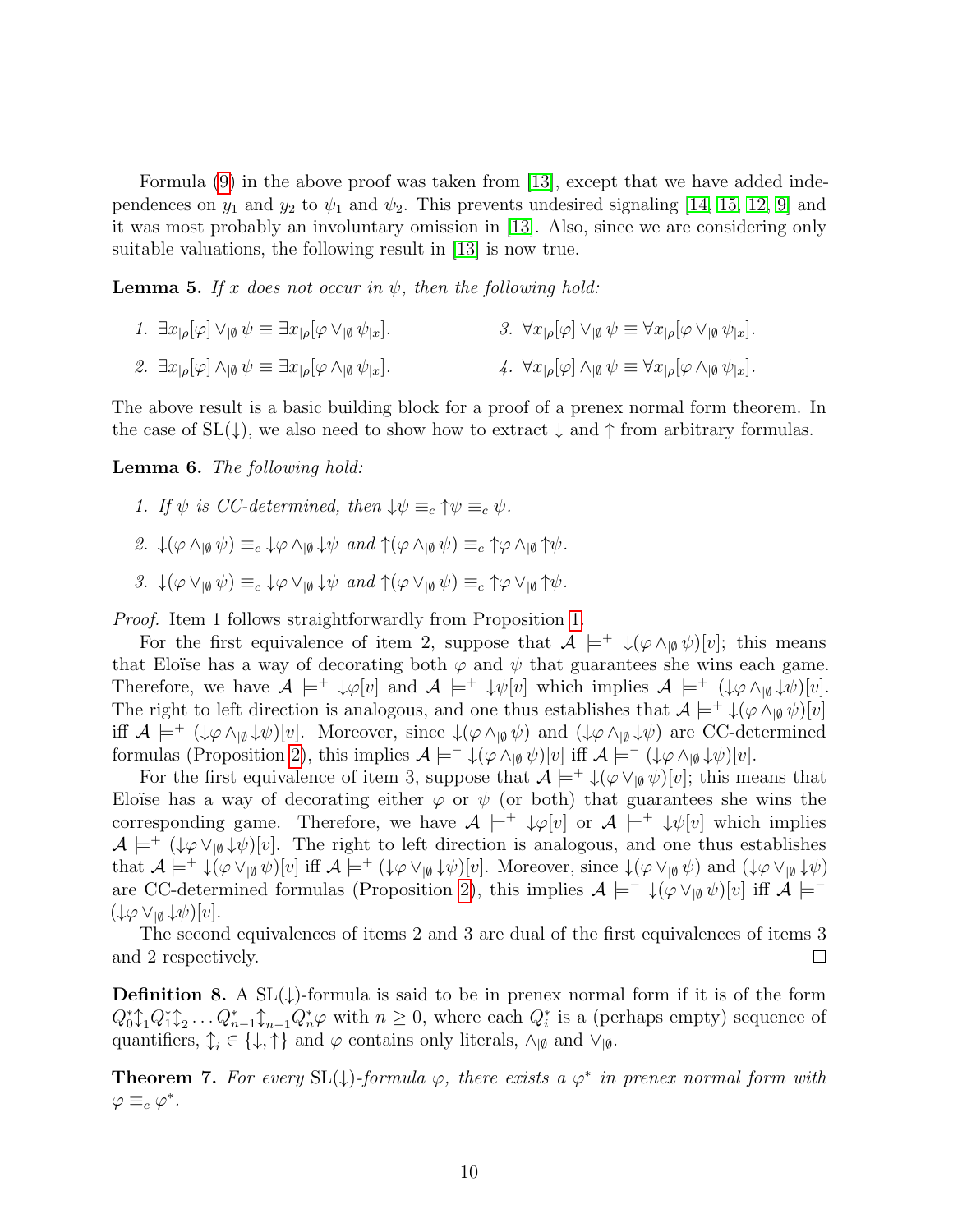*Proof.* By Theorem [3](#page-8-1) we can obtain a  $\varphi'$  such that  $\varphi' \equiv_c \varphi$  and no Boolean connective in it contains independences. We proceed now by induction on  $\varphi'$ . If  $\varphi'$  is a literal,  $\varphi^* = \varphi'$ . If  $\varphi' = \exists x_{y_1...y_k} \psi$ , we have  $\varphi^* = \exists x_{y_1...y_k} \psi^*$  and the cases for  $\varphi' = \forall x_{y_1...y_k} \psi$ ,  $\varphi' = \psi \psi$  and  $\varphi' = \uparrow \psi$  are analogous. We analyze now the case for  $\varphi' = \psi \vee \chi$ ; the one for  $\varphi' = \psi \wedge \chi$  is symmetrical.

We need to show that there exists a  $\varphi^* \equiv_c (\psi^* \vee \chi^*)$ , in prenex normal form. We do it by induction on the sum of the lengths of the prefixes of  $\psi^*$  and  $\chi^*$ . The base case is trivial; for the inductive case we show that one can always "extract" the outermost operator of either  $\psi^*$  or  $\chi^*$ .

The first thing to note is that if  $\psi^* = Qx_{|y_1...y_k} \psi'$   $(Q \in {\forall, \exists})$ , then using Lemma [5](#page-9-0) (renaming variables, if necessary) we have  $\varphi^* := \tilde{Q} x_{y_1...y_k} (\psi' \vee \chi^*)^*$  and the same applies to the case  $\chi^* = Qx_{|y_1...y_k}\chi'$ . So suppose now that neither  $\psi^*$  nor  $\chi^*$  has a quantifier as outermost operator. In that case, they start with one of  $\downarrow$  or  $\uparrow$ , or they contain only  $\wedge_{\lbrack\emptyset\rbrack}$  $\vee_{\vert \emptyset}$  and literals. In either case, they are both CC-determined and at least one of them starts with  $\downarrow$  or  $\uparrow$  (or we would be in the base case). If we assume that  $\psi^* = \downarrow \psi'$ , using Lemma [6](#page-9-1) repeatedly, we have  $(\psi' \vee \chi^*) \equiv_c (\psi' \vee \psi \chi^*) \equiv_c \psi' \vee \chi^*$ , and we can apply the inductive hypothesis. The remaining cases are analogous.  $\Box$ 

Observe that in the proof above, the formula  $\varphi^*$  obtained is (strongly) equivalent to the given  $\varphi$  if there are no occurrences of  $\downarrow$  nor  $\uparrow$  in  $\varphi$  (i.e.,  $\varphi \in SL$ ). Moreover, in that case, no  $\downarrow$  nor  $\uparrow$  are introduced in the resulting  $\varphi^*$ . Hence, we obtain the following result (cf. Corollary 10.3 in [\[12\]](#page-26-0)):

**Corollary 8.** For every SL-formula  $\varphi$ , there exists a  $\varphi^*$  in prenex normal form with  $\varphi \equiv \varphi^*$ 

### <span id="page-10-0"></span>4 Weak dependencies in second-order logic

It is not hard to encode in a SO-formula the game semantics of a CC-determined formula of  $SL(\downarrow)$ : quantification over Skolem functions accounts for the functions that can be played by a player while first-order quantification is used for the rival's moves (cf. Remark [3\)](#page-6-2). This will be shown in detail in the proof of Theorem [16](#page-15-0) (item [1\)](#page-15-1), but we can now anticipate an interesting feature of this translation: if  $\varphi$  is a formula obtained from it and  $\exists f\psi$  is a second-order quantification that occurs inside  $\varphi$ , then although f formally depends on any previously quantified function g, in practice it only depends on a finite number of values of such g. This motivates the fragment of SO we are about to introduce which, moreover, will be shown to coincide with  $SL(\downarrow)$  (with respect to  $\models^+$ ).

<span id="page-10-1"></span>Assumption 9. In what follows we assume, without loss of generality, that if a variable occurs free in a SO-formula, it does not also appear bound. We reserve letters  $f, g$  and h (probably with subindices) to denote second-order functional variables; arities will be left implicit. We identify first-order variables with 0-ary second-order variables; letters  $x, y$ and z (with subindices) are to be interpreted always as 0-ary functions  $(f, g, \text{etc.} \text{ could be}$ 0-ary too, unless stated). We also assume, as is customary, that only FO terms occur in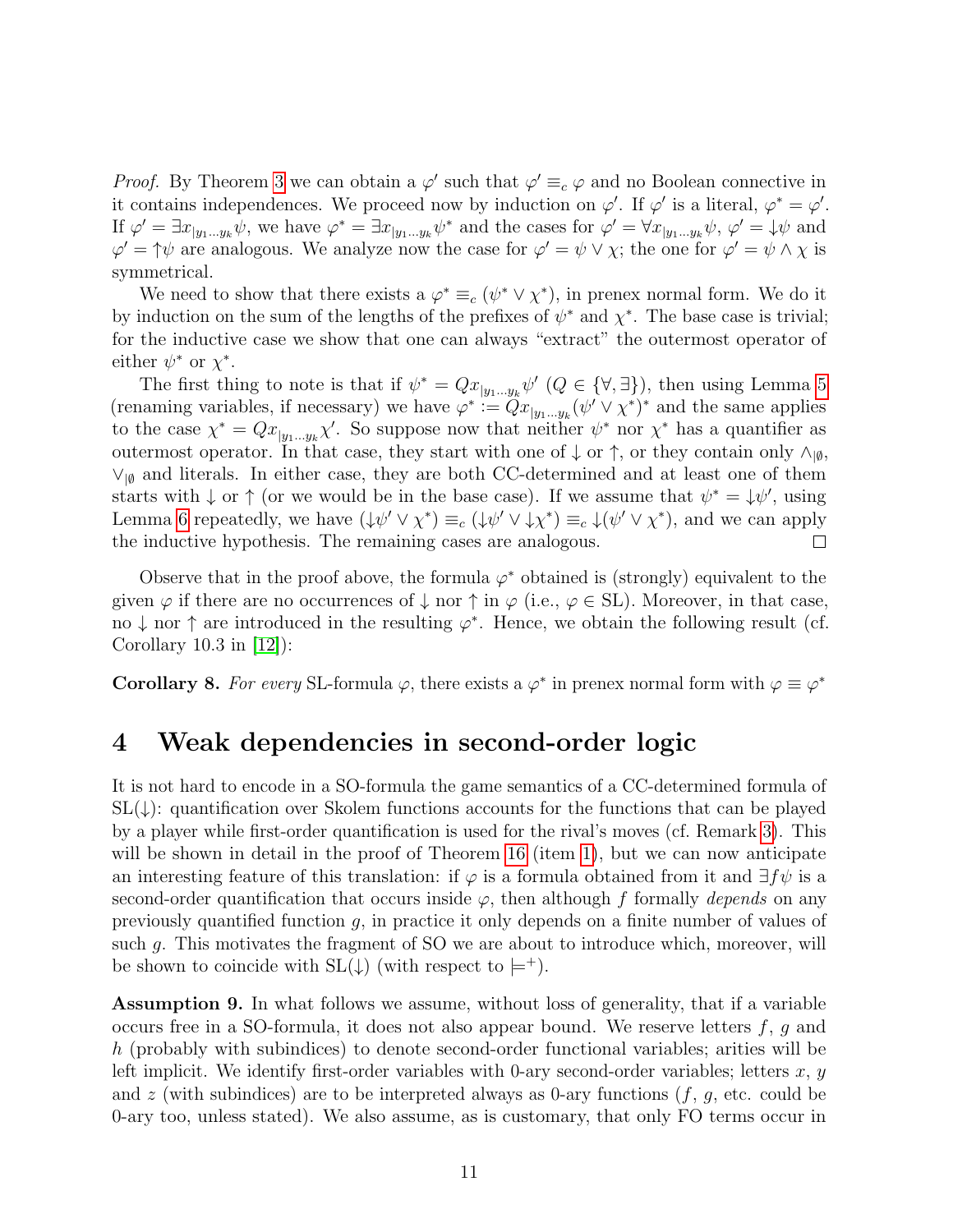SO-formulas (the occurrence of a proper SO terms as in the formula  $f \approx g$  for  $f, g$  unary may be replaced by  $\forall x[f(x) \approx g(x)]$ .

**Definition 10.** We say that an occurrence of the functional symbol  $f$  is *strongly free* in a SO-formula  $\varphi$  whenever f is free in  $\varphi$  and, if the occurrence in question is of the form  $f(\ldots g(\ldots)\ldots)$ , then the occurrence of g is strongly free in  $\varphi$  too. We say that f is strongly free in  $\varphi$  if all its occurrences are strongly free.

**Example 1.** Variable g is strongly free in  $\exists x[f(x) \approx g(y, g(z, y))]$ , while f is not (for x is not, either). Any free first-order variable is also strongly free.

**Lemma 9.** Let  $\varphi$  be a SO-formula and let  $g_1 \ldots g_k$  be strongly free in  $\varphi$ . Moreover, let  $v_1$ and  $v_2$  be interpretations of functional variables in A such that (i)  $v_1(f) = v_2(f)$  for every  $f \in \text{Fv}(\varphi) \setminus \{g_1, \ldots, g_k\}$ , and (ii) for every  $g_i(t_1, \ldots, t_m)$  occurring in  $\varphi$ ,  $v_1(g_i(t_1, \ldots, t_m)) =$  $v_2(g_i(t_1,\ldots,t_m))$ . Then,  $\mathcal{A}\models_{\text{SO}}\varphi[v_1]$  iff  $\mathcal{A}\models_{\text{SO}}\varphi[v_2]$ .

Proof. First we analyze a condition over terms:

<span id="page-11-0"></span>**Fact 10.** If  $\varphi$  is quantifier-free and t is a term occurring in  $\varphi$ ,  $v_1(t) = v_2(t)$ .

*Proof.* By induction on the complexity of the term t. If t is a constant symbol it is straightforward. If t is of the form  $h(t_1, \ldots, t_m)$  (or a first-order variable in case  $m = 0$ ) then by inductive hypothesis for all  $i = 1 \ldots m$  we have  $v_1(t_i) = v_2(t_i)$ . In case  $h \notin \{g_1, \ldots, g_k\}$ , by clause (*i*) we have  $v_1(h) = v_2(h)$  and therefore  $v_1(t) = v_2(t)$ . In case  $h = g_i$  for some *i* then by clause (ii), we conclude  $v_1(t) = v_2(t)$ .  $\mathbf{L}$ 

We now show the statement of the lemma by induction on the complexity of  $\varphi$ . Suppose  $\varphi$  is of the form  $P(t_1, \ldots, t_m)$ , where P is an m-ary relation symbol and  $t_1, \ldots, t_m$  are terms. By Fact [10,](#page-11-0)  $v_1(t_i) = v_2(t_i)$  and then  $\mathcal{A} \models_{\text{SO}} \varphi[v_1]$  iff  $\mathcal{A} \models_{\text{SO}} \varphi[v_2]$ . The Boolean cases for  $\varphi$ are straightforward. Finally, suppose  $\varphi$  is of the form  $\exists f\psi$ . Observe that if  $g_1 \dots g_k$  are strongly free in  $\varphi$ , then  $f \notin \{g_1, \ldots, g_k\}$ ; furthermore,  $g_1, \ldots, g_k$  are also strongly free in  $\psi$ . Let  $v_1$  and  $v_2$  be interpretations of the variables satisfying the hypothesis and suppose that  $\mathcal{A} \models_{\text{SO}} \exists f \psi[v_1]$ . Then, there exists f such that  $\mathcal{A} \models_{\text{SO}} \psi[v_1 \cup \{f \mapsto f\}]$ . Thus, by inductive hypothesis  $\mathcal{A} \models_{\text{SO}} \psi[v_2 \cup \{f \mapsto \tilde{f}\}]$ . Hence  $\mathcal{A} \models_{\text{SO}} \varphi[v_2]$ .

 $\Box$ 

It is well-known that  $\forall x_1 \ldots x_n \exists f \varphi$  is equivalent to  $\exists \tilde{f} \forall x_1 \ldots x_n \tilde{\varphi}$ , where  $\tilde{\varphi}$  is obtained by replacing every occurrence of a term of the form  $f(t_1, \ldots, t_k)$  in  $\varphi$  by  $f(t_1, \ldots, t_k, x_1, \ldots, x_n)$ . The following is a generalization of this idea to strongly free second-order variables used instead of first-order ones.

<span id="page-11-1"></span>**Theorem 11.** Let  $g_1 \ldots g_n$  be strongly free in  $\varphi$  and let h, free in  $\varphi$ , be such that  $g_i(\ldots h(\ldots) \ldots)$ does not occur in  $\varphi$ . Then, for every  $f_1 \ldots f_m$  free in  $\varphi$ , there exists  $\tilde{\varphi}$  such that  $g_1 \ldots g_n$  are strongly free in  $\tilde{\varphi}$ ;  $f_1 \ldots f_m$  are free in  $\tilde{\varphi}$  and  $\forall g_1 \ldots \forall g_n \exists h \exists f_1 \ldots \exists f_m \varphi \equiv \exists \tilde{h} \forall g_1 \ldots \forall g_n \exists f_1 \ldots \exists f_m \tilde{\varphi}$ .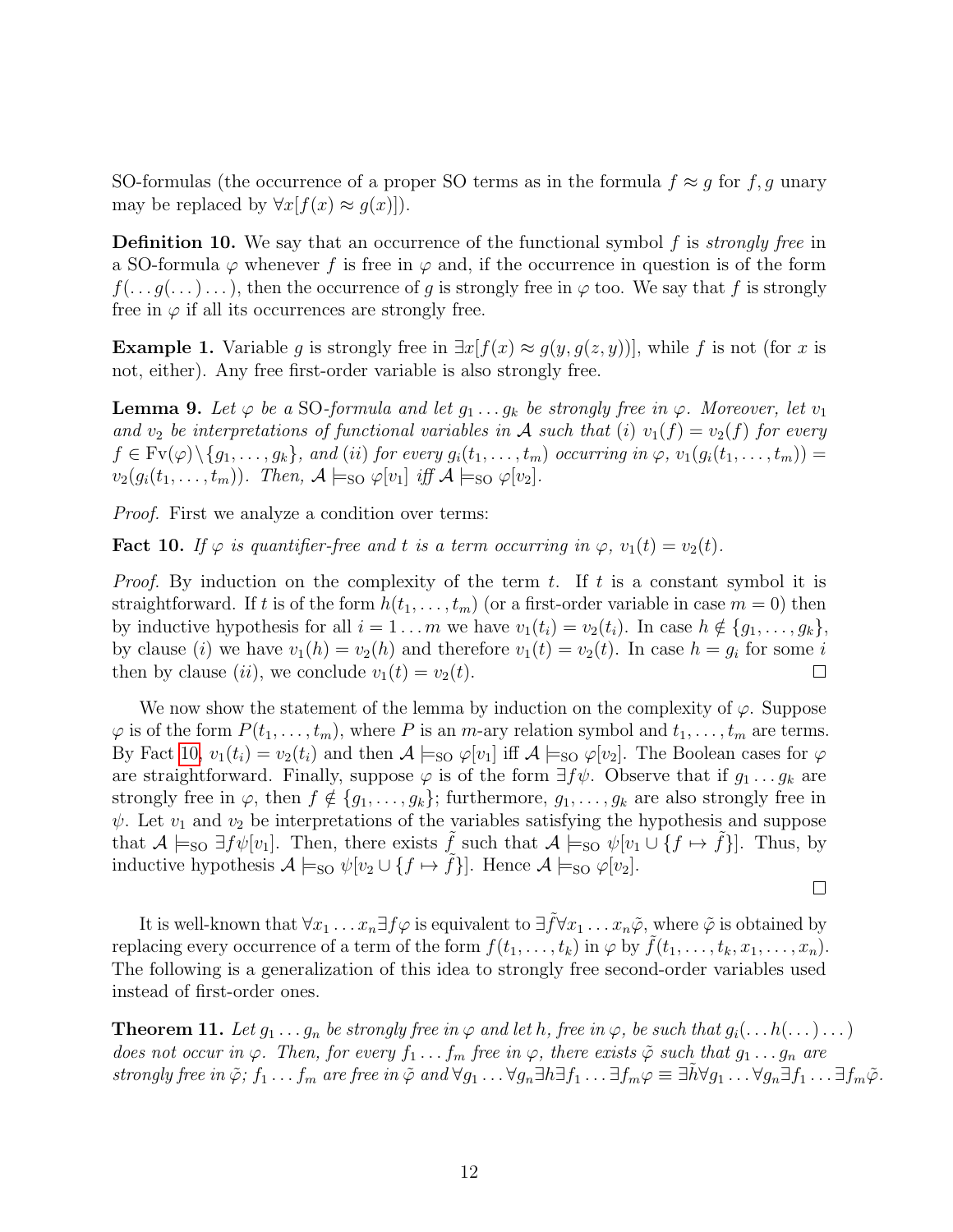*Proof.* The idea is to move 'h to the front' using the fact that h does not depend on all the values of  $g_i$ , but only on finitely many of them.

Let T be the set of terms of the form  $g_i(t_1, \ldots t_{p_i}), 1 \leq i \leq n$ , occurring in  $\varphi$ . Since  $g_1, \ldots, g_n$  are strongly free in  $\varphi$ , for each term  $g_i(t_1, \ldots t_{p_i}) \in T$  and for each  $j \in \{1, \ldots, p_i\}$ we have that  $t_j$  is a term built from constant and function symbols of the language, from variables occurring free in  $\forall g_1 \dots \forall g_n \exists h \exists f_1 \dots \exists f_m \varphi$ , and from  $f_1, \dots, f_m$  —observe that the hypothesis precludes h to occur in  $t_j$ . Hence h only depends on the terms in T. Suppose  $T = \{s_1, \ldots, s_l\}$ , suppose h has arity k, and consider h of arity  $k + l$ . Define  $\tilde{\varphi}$ as the result of replacing every occurrence of  $h(t_1, \ldots, t_k)$  in  $\varphi$  by  $\tilde{h}(\tilde{t_1}, \ldots, \tilde{t_k}, s_1, \ldots, s_l)$ , where  $\tilde{t}_i$  is the result of the recursive replacement of h by  $\tilde{h}$  in  $t_i$ , for  $i = 1, \ldots, k$ . Since  $g_i(\ldots h(\ldots)\ldots)$  does not occur in  $\varphi$ , no occurrence of h is left in  $\tilde{\varphi}$ . One can see that  $\mathcal{A} \models_{\text{SO}} \forall g_1 \dots \forall g_n \exists h \exists f_1 \dots \exists f_m \varphi[v]$  if and only if  $\mathcal{A} \models_{\text{SO}} \exists h \forall g_1 \dots \forall g_n \exists f_1 \dots \exists f_m \tilde{\varphi}[v]$ .  $\Box$ 

In a way, what Theorem [11](#page-11-1) says is that a strongly free second-order variable corresponds, in terms of information, to a finite number of first-order terms. Quantification over strongly free second-order variables introduces only "weak" dependencies between them. This is formalized in the following definition.

**Definition 11.** We say that a SO-formula in prenex normal form has weak dependencies if in every subformula of the form  $\forall g_1 \dots \forall g_n \exists f_1 \dots \exists f_m \varphi$  (with  $\varphi \neq \exists h \psi$ ) or  $\exists g_1 \ldots \exists g_n \forall f_1 \ldots \forall f_m \varphi \ (\varphi \neq \forall h \psi), g_1 \ldots g_n$  are strongly free in  $\varphi$ . This notion is extended to an arbitrary formula  $\varphi$  requiring that the prenex normal forms induced by the branches of the derivation tree of the formula have weak dependencies. We use  $SO<sup>w</sup>$  to denote the fragment of SO-formulas with weak dependencies.

It is immediate that  $SO<sup>w</sup>$  is closed under Boolean operations. Moreover, it is not hard (though perhaps rather tedious) to verify that it is also closed under some standard transformations:

<span id="page-12-0"></span>**Proposition 12.** Every SO<sup>w</sup>-formula is equivalent to a SO<sup>w</sup>-formula with only shallow terms (i.e., if  $g(t_1, \ldots, t_n)$  occurs in the formula, all the  $t_i$  are first-order variables) and the same number of quantifier alternations. Every  $\mathrm{SO}^w$ -formula is equivalent to a  $\mathrm{SO}^w$ -formula in prenex normal form, with the same number of quantifier alternations and containing no new terms. Both transformations are primitive recursive.

*Proof.* Let  $\varphi$  be a SO<sup>w</sup>-formula. For the first statement, suppose that for some relation symbol P, the atomic formula  $P(\ldots g(t_1,\ldots,t_n)\ldots)$  occurs in  $\varphi$ , where some  $t_i$  is not a first order variable. Then define  $\varphi'$  as the replacement of  $P(\ldots g(t_1,\ldots,t_n)\ldots)$  in  $\varphi$  by

$$
\exists x_1 \dots \exists x_n \left( \bigwedge_{1 \leq i \leq n} x_i \approx t_i \right) \wedge P(\dots g(x_1, \dots, x_n) \dots),
$$

where  $x_1 \ldots x_n$  are fresh variables, or by

$$
\forall x_1 \dots \forall x_n \left( \bigwedge_{1 \leq i \leq n} x_i \approx t_i \right) \to P(\dots g(x_1, \dots, x_n) \dots)
$$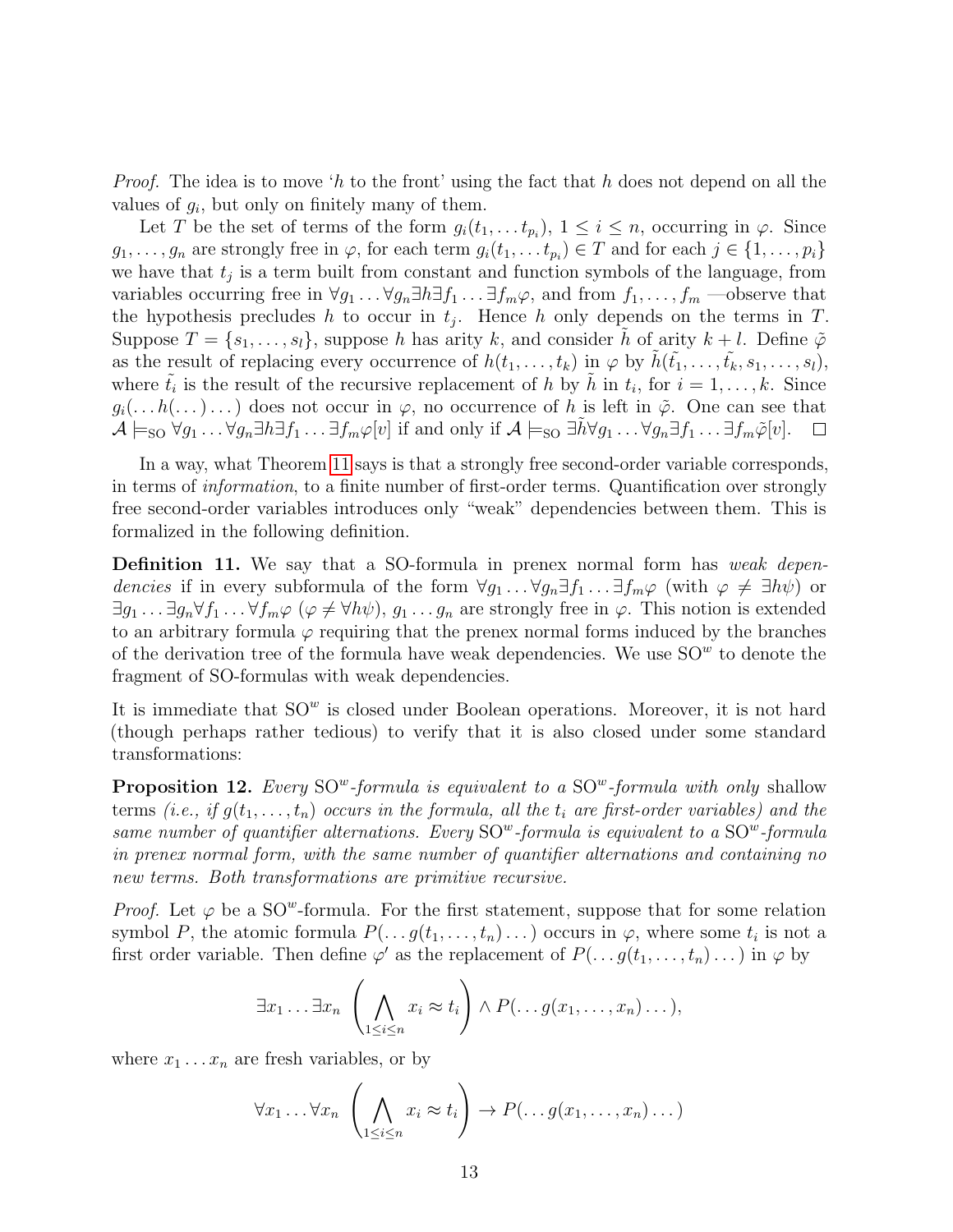if the first replacement increases the number of quantifier alternations in the resulting formula. Repeating this process for every atomic subformula of the form  $P(\ldots g(t_1, \ldots, t_n) \ldots)$  where some  $t_i$  is not a first order variable, we obtain the desired equivalent  $\text{SO}^w$ -formula.

The second statement is a straightforward consequence of the following facts, since we only need to show that the quantifiers can be moved step by step to the front of the formula. Firstly, whenever f is not free in  $\psi$  then  $(Qf \varphi) \star \psi \equiv Qf (\varphi \star \psi)$ , if  $Q \in {\forall, \exists}$ and  $\star \in \{\vee, \wedge\}$ . Secondly,  $(Qf \varphi) \star \psi$  is a SO<sup>w</sup>-formula if and only if  $Qf (\varphi \star \psi)$  is so. Finally, an analogous rule for negation holds.

It is routine to check that these two transformations are primitive recursive.  $\Box$ 

The natural question now is what is the expressive power of this weak fragment. We provide both upper and lower bounds.

**Proposition 13.** Every formula in the Boolean closure of  $\Sigma_1^1$  has an equivalent formula in  $\mathrm{SO}^w$ .

*Proof.* Take any  $\varphi \in \Sigma_1^1$ ;  $\varphi$  can be rewritten as  $\exists f_1 \dots \exists f_n \forall x_1 \dots \forall x_n \varphi'$  with  $\varphi'$  quantifierfree which is trivially a formula in  $SO^w$ . Moreover, recall that  $SO^w$  is closed under Boolean operations.  $\Box$ 

<span id="page-13-0"></span>**Proposition 14.** There are primitive recursive translations that map any formula in  $SO<sup>w</sup>$ to equivalent  $\Sigma^1_2$ - and  $\Pi^1_2$ -formulas. Hence  $\mathrm{SO}^w$  is contained in  $\Delta^1_2$ .

Proof. We first fix some notation. Suppose

$$
\psi = \exists \vec{h} \forall \vec{g} \exists \vec{f_1} \forall \vec{f_2} \exists \vec{f_3} \dots Q_k \vec{f_k} \; \rho,
$$

where  $\rho$  is first order,  $Q_k = \forall$  if k is odd and  $Q_k = \exists$  otherwise,  $\exists h \; [\forall \vec{g}]$  is a possibly empty list of existential [universal] quantifiers, and  $\forall \vec{f}_{2n+1}$  [ $\exists \vec{f}_{2n+2}$ ] is a nonempty list of universal [existential] quantifiers, and not all symbols in  $\vec{f}_k$  are 0-ary. We say that  $Q_i \vec{f}_i$  is the *i*-th misplaced block. Clearly  $\varphi$  has no misplaced blocks if and only if  $\psi$  is  $\Sigma_2^1$ .

We now turn to the proof. Being  $SO<sup>w</sup>$  closed under negations, it suffices to show a primitive recursive translation from  $SO^w$  to  $\Sigma^1_2$ . We actually show that the quantifiers in the prenex normal form of a  $SO^w$ -formula with shallow terms (cf. Proposition [12\)](#page-12-0) can be reordered, one at a time, in a top-down manner, leading to a  $\Sigma_2^1$ -formula. That this is a primitive recursive procedure will be immediate.

Suppose, then, that  $\varphi \in SO^w$  is in prenex normal form, it only has shallow terms and it is not in  $\Sigma_2^1$ -form. We convert  $\varphi$  into a  $\Sigma_2^1$ -formula by induction on  $\ell(\varphi)$ , the sum of the lengths of each misplaced block of  $\varphi$ . For the base case, the transformation is just the identity, as  $\ell(\varphi) = 0$  implies that  $\varphi$  is a  $\Sigma_2^1$ -formula. For the inductive step, suppose that  $\varphi$ is not in  $\Sigma_2^1$  form, i.e.  $\ell(\varphi) > 0$ . Consider the least block that is misplaced. There are two possibilities.

1. Not all the symbols of the first misplaced block are 0-ary. Suppose

$$
\varphi = \exists h_1 \dots \exists h_l \forall g_1 \dots \forall g_n \exists x_1 \dots \exists x_k \exists h \exists f_1 \dots \exists f_m \psi,
$$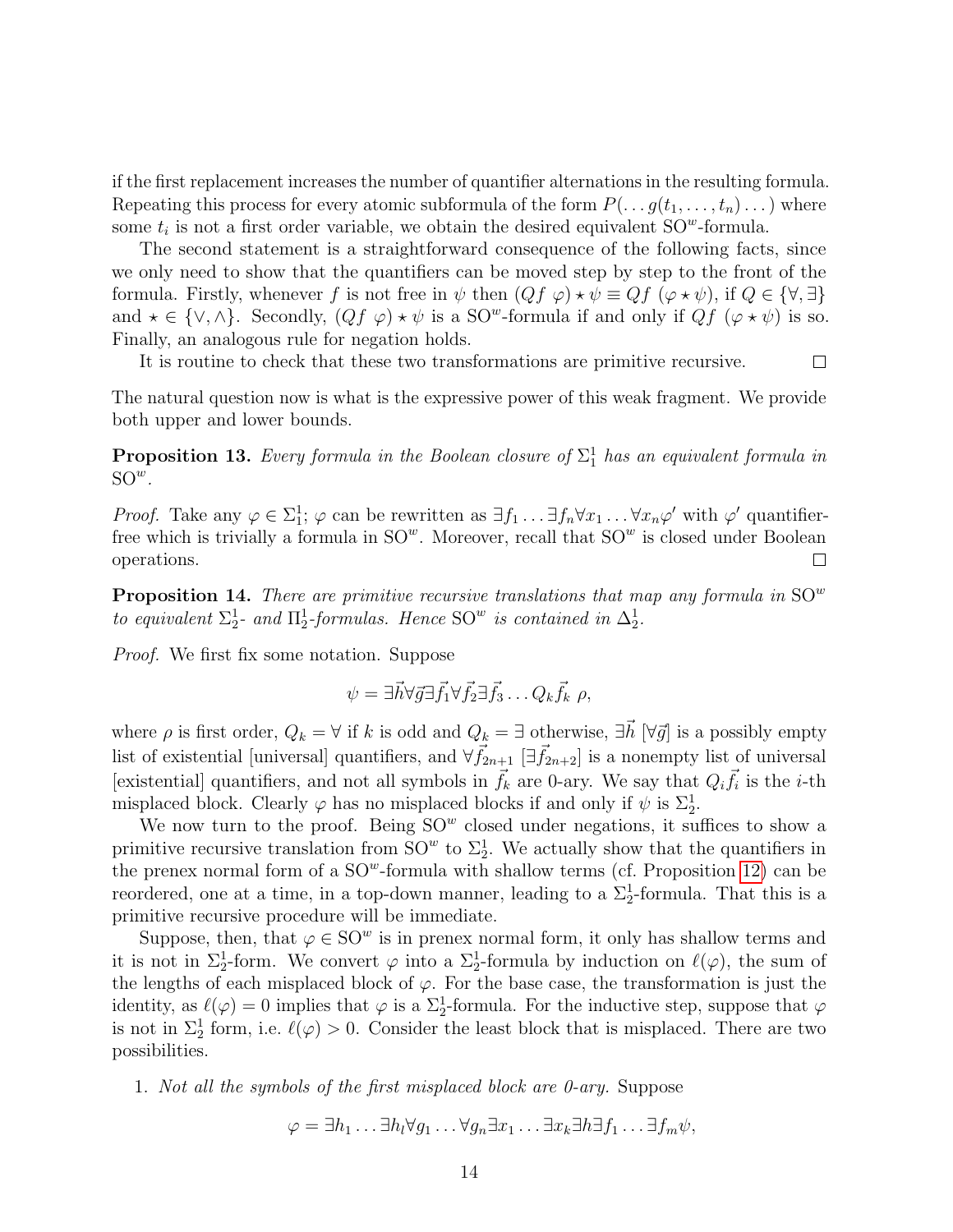where  $k, l, m \geq 0, n \geq 1, x_1...x_k$  of zero arity and h of non-zero arity. Since we assumed  $\varphi$  to have only shallow terms,  $g_i(\ldots h(\ldots)\ldots)$  does not occur in  $\psi$ . By Theorem [11](#page-11-1) we can relocate the misplaced  $\exists h$  and obtain the equivalent formula

$$
\varphi' = \exists h_1 \dots \exists h_l \exists \tilde{h} \forall g_1 \dots \forall g_n \exists x_1 \dots \exists x_k \exists f_1 \dots \exists f_m \tilde{\psi}.
$$

Observe that if  $k + m > 0$  the only misplaced block that changes from  $\varphi$  to  $\varphi'$  is the first one (all the others remain the same). In this case the length of the first misplaced block in  $\varphi$  has length  $k + m + 1$ , while the length of the first misplaced block in  $\varphi'$  has length  $k + m$ . Hence  $\ell(\varphi') < \ell(\varphi)$ . In case  $k + m = 0$  then  $\varphi'$  has one less misplaced block than  $\varphi$ , but in this case it is also true that  $\ell(\varphi') < \ell(\varphi)$ . By inductive hypotheses, we can transform  $\varphi'$  into a  $\Sigma^1_2$ -formula.

2. All the symbols of the first misplaced block are 0-ary. Here it can be the case that  $g_i(\ldots x_j \ldots)$  occurs in  $\psi$ . Therefore, suppose

$$
\varphi = \exists h_1 \dots \exists h_l \forall g_1 \dots \forall g_n \exists x_1 \dots \exists x_k \forall f_1 \dots \forall f_m \psi,
$$

where  $l \geq 0, k, m, n \geq 1$ , the variables  $x_1, \ldots, x_k$  are all first-order, and  $\psi$  does not start with ∀. In this case we relocate the quantifiers corresponding to the second misplaced block. Using Theorem [11](#page-11-1) repeatedly (recall that  $x_1 \ldots x_k$  are strongly free in  $\psi$ ), we obtain the equivalent

$$
\varphi' = \exists h_1 \dots \exists h_l \forall g_1 \dots \forall g_n \forall \tilde{f}_1 \dots \forall \tilde{f}_m \exists x_1 \dots \exists x_k \tilde{\psi}.
$$

Observe that  $\varphi'$  is a SO<sup>w</sup>-formula, since  $\forall g_1 \dots \forall g_n \forall \tilde{f}_1 \dots \forall \tilde{f}_m \exists x_1 \dots \exists x_k \tilde{\psi}$  is one too. As one can see all the misplaced blocks of  $\varphi'$  are also misplaced blocks of  $\varphi$ , but  $\varphi'$  has one less misplaced block than  $\varphi$ , namely  $\forall f_1 \dots \forall f_m$ . This implies that  $\ell(\varphi) < \ell(\varphi)$ and by inductive hypothesis  $\varphi$  can be transformed into an equivalent  $\Sigma^1_2$ -formula.

The proof straightforwardly induces a primitive recursive procedure for converting  $\varphi$  into a  $\Sigma^1_2$ -formula.  $\Box$ 

It will be shown in Section [6](#page-20-0) that any logic that can be translated both to  $\Sigma_n^1$  and to  $\Pi_n^1$  $(n > 1)$  in a primitive recursive way (in fact, in an arithmetical way) has a truth-predicate in  $\Delta_n^1$  (cf. Theorem [25\)](#page-23-0). Hence Proposition [14](#page-13-0) implies that the truth-predicate of SO<sup>w</sup> lies in  $\Delta_2^1$ . By Tarski's Undefinability Theorem such predicate cannot be expressed in SO<sup>w</sup>, which gives us the following:

#### Corollary 15. SO<sup>w</sup> is strictly contained in  $\Delta_2^1$ .

The remaining of this section will be devoted to proving that  $SO<sup>w</sup>$  coincides in expressive power with SL( $\downarrow$ ). Of course, this transfers the expressiveness bounds of SO<sup>w</sup> to SL( $\downarrow$ ).

**Definition 12.** Let  $\varphi \in SL(\downarrow)$  and  $\psi \in SO^w$ . We say that  $\varphi$  and  $\psi$  are equivalent, denoted  $\varphi \equiv \psi$ , whenever for every structure A and every suitable valuation v,  $A \models^+ \varphi[v]$  iff  $\mathcal{A} \models_{\text{SO}} \psi[v].$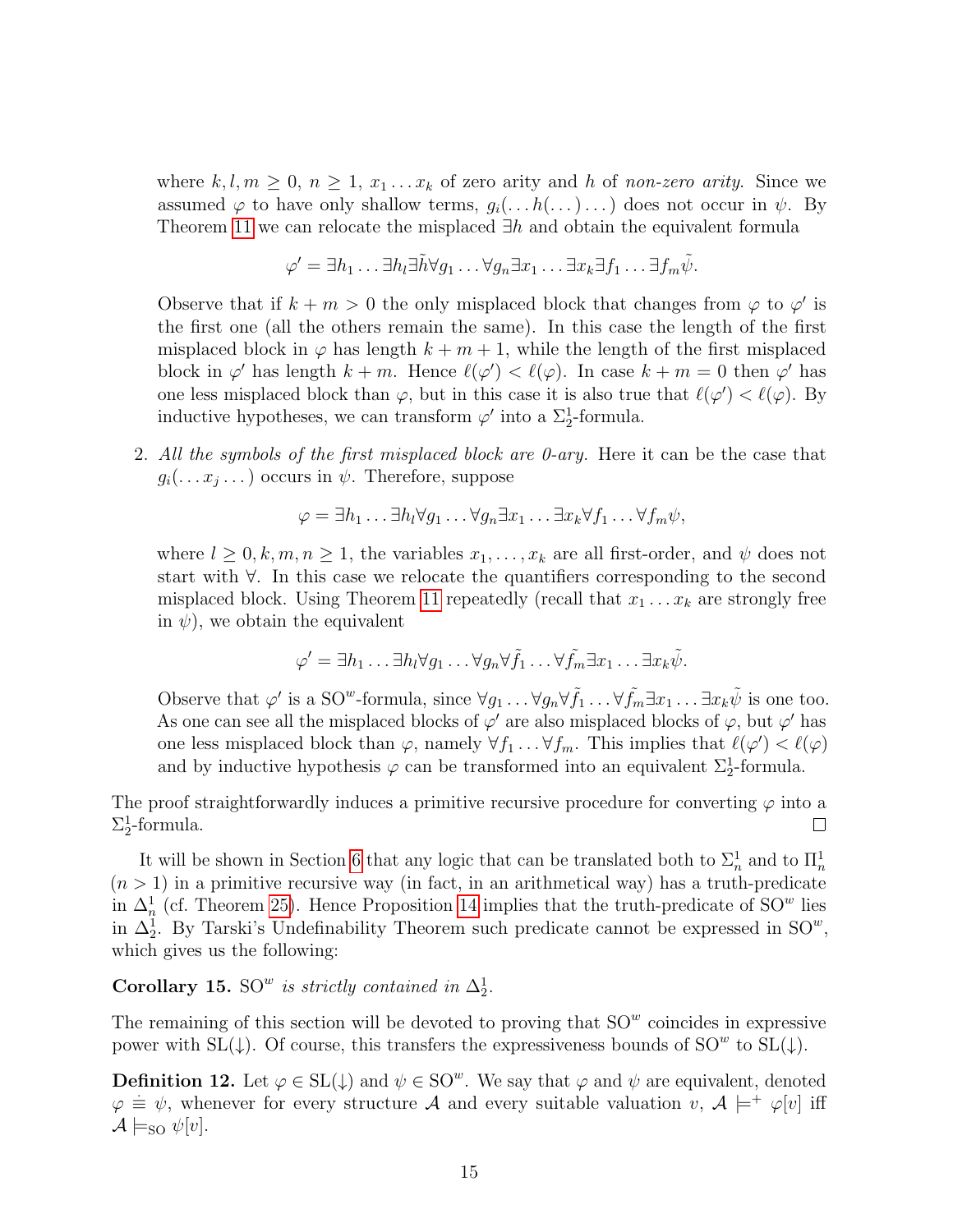<span id="page-15-1"></span><span id="page-15-0"></span>Theorem 16. The following hold:

- 1. For every  $\varphi \in SL(\downarrow)$ , there is  $a \varphi^* \in SO^w$  such that  $\varphi \equiv \varphi^*$ .
- <span id="page-15-5"></span>2. For every  $\psi \in \text{SO}^w$ , there is a  $\psi^* \in \text{SL}(1)$  such that  $\psi^* \equiv \psi$ .

For the proof of item [1](#page-15-1) of Theorem [16,](#page-15-0) we will use an *Skolemization* to show that the existence of a winning strategy for Eloïse in a game  $\mathsf{G}(\varphi,\mathcal{A},\{v\})$  for a  $\varphi$  in prenex normal form can be expressed as  $SO^w$ -formula. We first motivate this sort of Skolem form with a short example; so let  $\psi$  be quantifier-free, with variables among  $\{x_1, x_2, x_3, y_1, y_2, y_3\}$  and consider:

$$
\chi_2 := \downarrow \forall y_1 \forall y_2 \exists x_{1|y_2} \uparrow \exists x_{2|y_2} \exists x_3 \forall y_{3|x_3} \psi \tag{11}
$$

Assume Eloïse has a winning strategy for  $G(A, \chi_2, \{v\})$ . Using the simplification of Remark [3](#page-6-2) this is the case if and only if  $\mathcal{A} \models_{\text{SO}} \chi'_2$ , where

$$
\chi_2' := \exists f \forall y_1 \forall y_2 \forall z_1 \forall g \exists x_2 \exists x_3 \exists z_2 [\psi \sigma_1]
$$
\n
$$
(12)
$$

and  $\sigma_1 = \{x_1 \mapsto f(y_1, z_1), y_3 \mapsto g(y_1, y_2, f(y_1, z_1), x_2, z_2)\}\$ is a substitution of variables by terms<sup>[2](#page-15-2)</sup>. Notice that  $z_1$  and  $z_2$  represent the random choices made by Nature during the evaluation phases; e.g.,  $f(y_1, z_1)$  expresses that Nature replaced the value of  $y_2$  by a randomly picked  $z_1$  when evaluating  $x_1$ . Since  $z_1$  and  $z_2$  do not occur in  $\psi$  and  $y_1$  and  $y_2$ occur universally quantified, just as g, we have that  $\chi'_2$  is equivalent to  $\chi''_2$ , where

<span id="page-15-3"></span>
$$
\chi_2'' := \exists f \forall y_1 \forall y_2 \forall g \exists x_2 \exists x_3 [\psi \sigma_2]
$$
\n(13)

and  $\sigma_2 = \{x_1 \mapsto f(y_1), y_3 \mapsto g(f(y_1), x_2)\}\$ . Of course, one could simplify further and replace  $g(f(y_1), x_2)$  by  $g(x_2)$ , but this will be discussed in more detail later on.

In order to formalize this transformation, we will use some conventions. First,  $\lambda$  denotes an empty sequence (of quantifiers, of variables, etc.). When describing  $SL(\downarrow)$  prefixes we shall use patterns such as

$$
\downarrow \forall y_1_{|\tau_1} \exists x_1_{|\rho_1} \dots \forall y_{k_{|\tau_k}} \exists x_{k_{|\rho_k}} \updownarrow Q;
$$

it must be understood that not necessarily all the  $x_i$  and  $y_i$  are present in the prefix, and that either  $\updownarrow Q = \lambda$  or else  $\updownarrow \in \{\downarrow, \uparrow\}$  and Q is a (possibly empty) SL( $\downarrow$ )-prefix.

<span id="page-15-4"></span>**Definition 13.** Given  $Q\psi$  in prenex normal form ( $\psi$  quantifier-free),  $T(Q\psi)$  is the SOformula  $\pi(\downarrow Q)[\psi \sigma_{\downarrow Q}]$  with  $\sigma_{\downarrow Q} = \tau_\lambda^{\lambda}(\{\}, \downarrow Q)$ , where  $\pi(\lambda) = \lambda$ ,  $\tau_\beta^{\alpha}(\sigma, \lambda) = \sigma$  and

$$
\pi(\downarrow \forall y_{1|\tau_{1}} \exists x_{1|\rho_{1}} \dots \forall y_{k|\tau_{k}} \exists x_{k|\rho_{k}} \Diamond Q) = \exists f_{x_{1}} \dots \exists f_{x_{k}} \forall y_{1} \dots \forall y_{k} \pi(\Diamond Q)
$$
\n
$$
\pi(\uparrow \exists x_{1|\rho_{1}} \forall y_{1|\tau_{1}} \dots \exists x_{k|\rho_{k}} \forall y_{k|\tau_{k}} \Diamond Q) = \forall g_{y_{1}} \dots \forall g_{y_{k}} \exists x_{1} \dots \exists x_{k} \pi(\Diamond Q)
$$
\n
$$
\tau_{\beta}^{\alpha}(\sigma, \downarrow \forall y_{1|\tau_{1}} \exists x_{1|\rho_{1}} \dots \forall y_{k|\tau_{k}} \exists x_{k|\rho_{k}} \Diamond Q) = \tau_{\beta'}^{\alpha'}(\sigma \cup \{x_{i} \mapsto f_{x_{i}}(\alpha' \setminus \rho_{i}) \sigma\}, \Diamond Q)
$$
\n
$$
\tau_{\beta}^{\alpha}(\sigma, \uparrow \exists x_{1|\rho_{1}} \forall y_{1|\tau_{1}} \dots \exists x_{k|\rho_{k}} \forall y_{k|\tau_{k}} \Diamond Q) = \tau_{\beta'}^{\alpha'}(\sigma \cup \{y_{i} \mapsto g_{y_{i}}(\beta' \setminus \tau_{i}) \sigma\}, \Diamond Q)
$$

Here, we assumed  $\alpha' := \alpha, y_1 \dots y_k$  and  $\beta' := \beta, x_1 \dots x_k$ .

<span id="page-15-2"></span> $2\text{As}$  is customary, we use postfix notation for substitution application.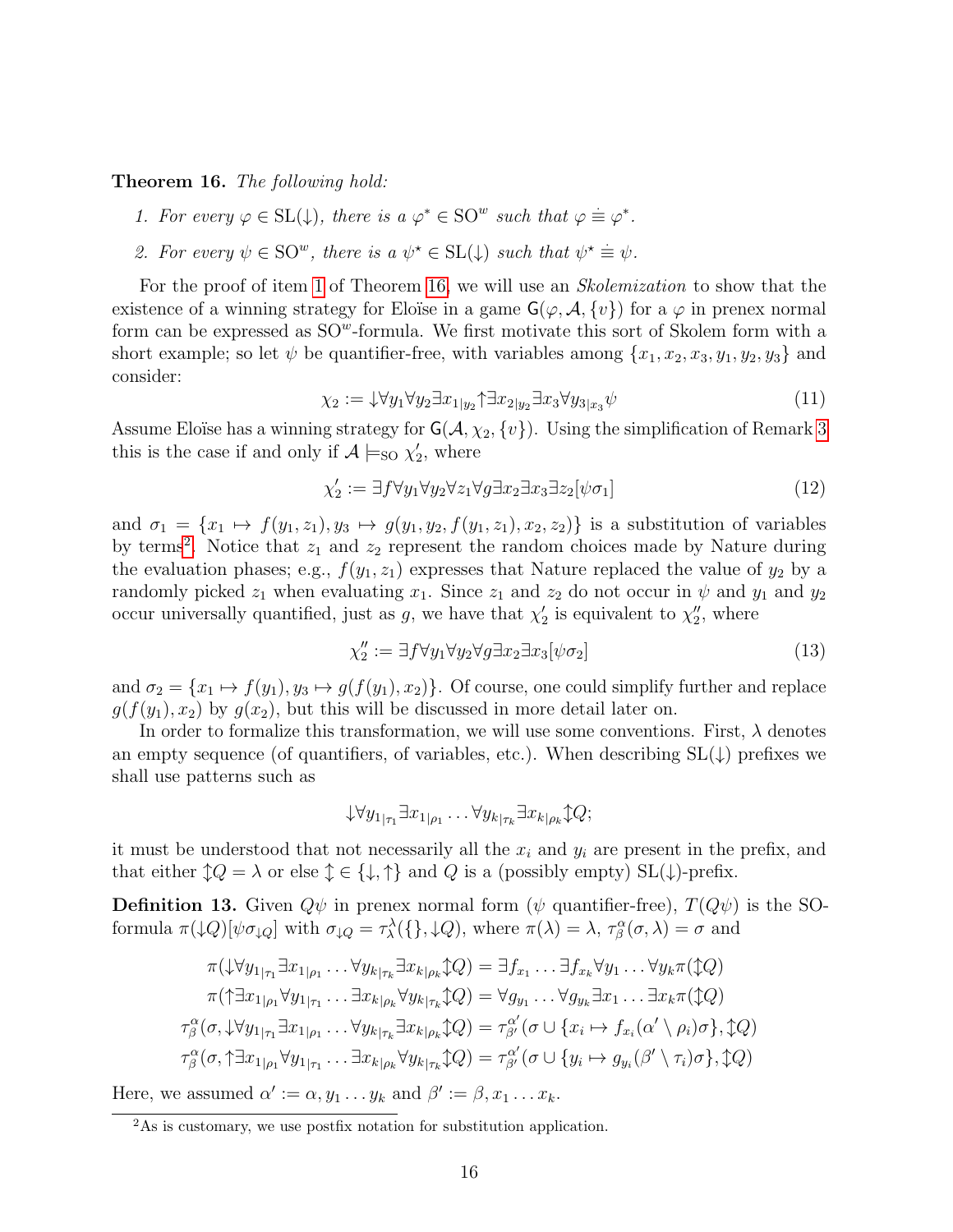The reader should verify that, modulo variable names,  $T(\chi_2) = \chi_2''$ . In particular, substitution application in  $f_{x_i}(\alpha' \setminus \rho_i)\sigma$  and  $g_{y_i}(\beta' \setminus \rho_i)\sigma$  account for the introduction of nested terms like  $g(x_2, f(y_1))$  in [\(13\)](#page-15-3).

<span id="page-16-0"></span>**Lemma 17.** For every  $\varphi \in SL(\downarrow)$  in prenex normal form, every model A and every suitable valuation v,  $\mathcal{A} \models^+ \varphi[v]$  iff  $\mathcal{A} \models_{\text{SO}} T(\varphi)[v]$ .

*Proof.* First, observe that  $A \models^+ \varphi[v]$  iff  $A \models^+ \psi[v]$  (Proposition [1\)](#page-5-1). One then can show that, for every  $\psi$  in prenex normal form and every suitable  $v, \mathcal{A} \models^+ \psi[v]$  iff  $\mathcal{A} \models_{\text{SO}} T(\psi)[v]$ by induction on the number of turns in  $G(\mathcal{A}, \psi, \{v\})$  (i.e., in the number of  $\downarrow$  and  $\uparrow$  occurring in  $\downarrow \psi$ ).

The base case is as follows. Suppose  $\varphi$  is of the form

$$
\downarrow \forall y_{1|\tau_1} \exists x_{1|\rho_1} \ldots \forall y_{k|\tau_k} \exists x_{k|\rho_k} \psi,
$$

where  $\psi$  is quantifier-free. In the game  $\mathsf{G}(\mathcal{A}, \varphi, \{v\})$ , Eloïse has a winning strategy if she can decorate her nodes (i.e. those containing an existential quantifier) such that for any decoration of Abélard's nodes, she wins the game  $G(\mathcal{A}, \psi, \{v\})$ . She must decorate the node  $\exists x_{i|\rho_i}$  with an |A|-valued function depending on all the variables in the scope of this node in the syntactic tree of  $\varphi$ . Because of Nature's action in the evaluation phase, this function turns out to be equivalent to a one whose value is independent on the values of the variables in  $\rho_i$ . Hence Eloïse has a winning strategy if and only if for each i, there is a function  $f_{x_i}$  which depends only on the variables in the context of  $\exists x_{i|\rho_i}$  except the variables in  $\rho_i$  and such that for any choice  $y_j$  of Abélard in his node  $\forall y_{j_{\vert \tau_j}}$ , the SO formula

$$
\varphi' = \exists f_{x_1} \dots \exists f_{x_k} \forall y_1 \dots \forall y_k \tilde{\psi}
$$

is true in A under v, where  $\tilde{\psi}$  is the result of replacing  $x_i$  by  $f_{x_i}(\vec{z})$ , for the adequate  $\vec{z}$ , as explained above. One can verify that  $T(\varphi) = \varphi'$ . Observe that all the existential quantifiers are in front of all the universal quantifiers because Eloïse has to play first (as she owns the initial  $\downarrow$  node), and Abélard has to do it in second place. Observe also that it suffices to consider first order universal quantifiers because we are analyzing the case when Eloïse has a winning strategy, and hence Abélard can play 'at random', in the sense that any Eloïse should beat any possible play of Abélard's (see Remark [3\)](#page-6-2).

The analysis for the inductive step is analogous to the basic case, since the game proceeds in turns which are pairwise independent —except from the fact that the valuation is extended at each step. In the same way one can show the dual case of  $\varphi$  starting with  $\uparrow \exists x_{1|\rho_1}\forall y_{1|\tau_1}\ldots\exists x_{k|\rho_k}\forall y_{k|\tau_k}\psi.$  $\Box$ 

*Proof of item [1](#page-15-1) of Theorem [16.](#page-15-0)* It follows directly from Definition [13](#page-15-4) that for every  $SL(\downarrow)$ formula  $\varphi$  in prenex normal form,  $T(\varphi)$  is a SO<sup>w</sup>-formula (incidentally, also prenex normal form). This, together with Lemma [17,](#page-16-0) concludes the proof of the first part of Theorem [16.](#page-15-0)  $\Box$ 

For the proof of item [2](#page-15-5) of Theorem [16,](#page-15-0) we define a translation  $S$  that maps  $SO^w$ -formulas in prenex normal form with only shallow terms (cf. Proposition [12\)](#page-12-0) to equivalent  $SL(\downarrow)$ formulas. If  $\psi$  is quantifier-free, then  $S(\psi) = \psi$ . Now, suppose we are given a formula of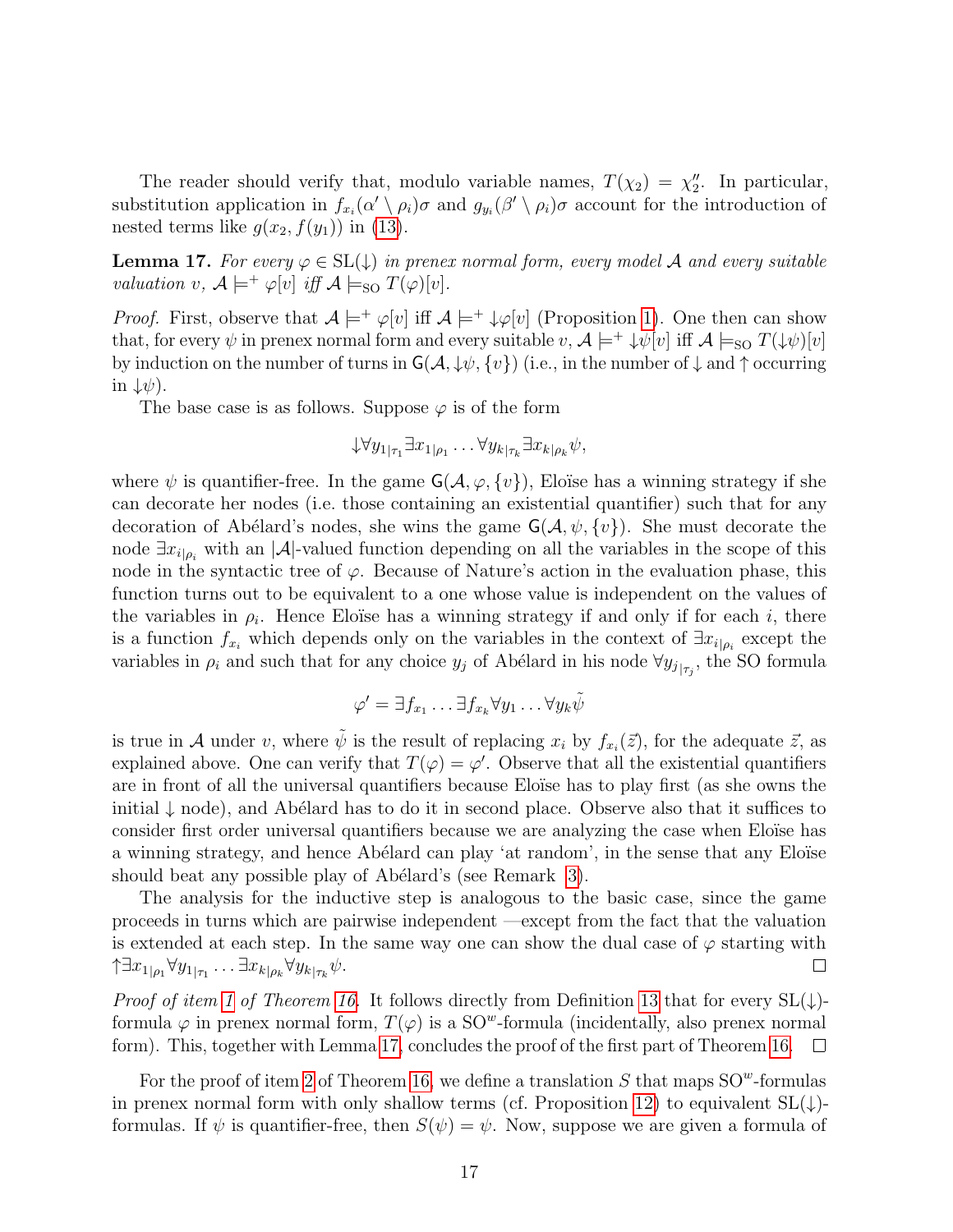<span id="page-17-0"></span>the form:

$$
\varphi = \exists g_1 \dots \exists g_n \forall f_1 \dots \forall f_m \psi,
$$
\n(14)

where  $n > 0$ ,  $m \ge 0$  and  $\psi \neq \forall h \psi'$ . Every occurrence of  $g_k$  in  $\psi$  is a shallow term  $g_k(\bar{t}_k)$ , where,  $\bar{t}_k$  denotes a tuple of first-order variables whose dimension is the arity of  $g_k$  ( $\bar{t}_k = \lambda$ ) when  $g_k$  is a first-order variable). Since  $\varphi$  has weak dependencies,  $\bar{t}_k$  can only contain variables free in  $\psi$ , including those symbols  $g_1, \ldots, g_n, f_1, \ldots, f_m$  of arity zero (i.e. first-order variables). In particular, by Assumption [9,](#page-10-1) no variable that is bound in  $\psi$  may occur in  $\bar{t}_k$ .

For  $k = 1, \ldots, n$ , let  $\bar{t}_k^1, \ldots, \bar{t}_k^{l_k}$  denote all the tuples (of first-order variables) such that  $g_k(\bar{t}_k^i)$  occurs in  $\psi$ . Let  $U = \{u_k^i \mid 1 \leq k \leq n, 1 \leq i \leq l_k\}$  be a set of fresh variables and let  $\sigma_U$  be a substitution that replaces the term  $g_k(\bar{t}_k^i)$  by the first order variable  $u_k^i$ . Moreover, let  $Y = \{\bar{y}_k^i \mid 1 \leq k \leq n, 1 \leq i \leq l_k\}$  be a set of *tuples of fresh variables* where the dimension of each  $\bar{y}_k^i$  coincides with the arity of  $g_k$ . We then define  $S(\varphi)$  as:

$$
S(\varphi) = \n\downarrow \forall \bar{y}_1^1 \dots \forall \bar{y}_1^{l_1} \forall \bar{y}_2^1 \dots \forall \bar{y}_2^{l_2} \dots \forall \bar{y}_n^{l_n} \qquad \exists u_1^1_{|Y \setminus \{\bar{y}_1^1\}} \dots \exists u_1^{l_1}_{|Y \setminus \{\bar{y}_1^{l_1}\}} \qquad \exists u_2^1_{|Y \setminus \{\bar{y}_2^1\}} \dots \exists u_2^{l_2}_{|Y \setminus \{\bar{y}_2^{l_2}\}} \qquad (15)
$$
\n
$$
\dots \qquad \exists u_{n|Y \setminus \{\bar{y}_n^1\}} \dots \exists u_{n|Y \setminus \{\bar{y}_n^{l_n}\}}^{l_n} [\rho \wedge (\neg \chi \vee S(\forall f_1 \dots \forall f_m[\psi \sigma_U]))]
$$

<span id="page-17-1"></span> $\bar{y}_k^i \approx \bar{t}_k^i$ .

where  $\rho = \Lambda$ 

 $1 \leq k \leq n$ ,  $1 \leq i \leq l_k$  $1 \leq k \leq n$ ,  $1 \leq i \leq l_k$ Observe that if  $\bar{y}_k^i = \langle \bar{y}_k^i(1), \ldots \bar{y}_k^i(l_k) \rangle$  and  $\bar{y}_k^j = \langle \bar{y}_k^j \rangle$  $\bar{y}_k^j(1), \ldots \bar{y}_k^j$  $\langle k \rangle_k^j$  then  $\forall \bar{y}_k^i$  is to be read as  $\forall y_k^1(1) \dots \forall y_k^1(l_k)$  while formula  $\bar{y}_k^i \approx \bar{y}_k^j$  $\sum_{k=1}^{j} \ln \rho$  is short for  $\bigwedge_{1 \leq r \leq l_k}^{n} y_k^i(r) \approx y_k^j$  $k<sub>k</sub>(r)$ . The same

 $\lambda_k^j$  and  $\chi = \bigwedge$ 

 $(\bar{y}_k^i \approx \bar{y}_k^j \rightarrow u_k^i \approx u_k^j)$ 

applies to  $\bar{y}_k^i \approx \bar{t}_k^i$  in  $\chi$ .

There are two key points in the above definition of  $S(\varphi)$ . One is that the substitution  $\sigma_U$  eliminates every occurrence of  $g_k$  in  $\psi$ . The other is that in the recursive use of S we use a less complex  $SO^w$ -formula (in particular, the  $\forall$ -prefix may be of length zero). The dual case (i.e., that when  $\varphi$  starts with a  $\forall$ ) is analogous.

<span id="page-17-2"></span>**Lemma 18.** If x is a first-order variable and  $\varphi$  is a SO<sup>w</sup>-formula then  $S(\exists x \varphi) \equiv_c \downarrow \exists x S(\varphi)$ and  $S(\forall x \varphi) \equiv_c \uparrow \forall x S(\varphi)$ .

*Proof.* We show  $S(\exists x \varphi) \equiv_c \downarrow \exists x S(\varphi)$ . The case when  $\varphi$  starts with  $\forall$  is immediate. Suppose  $\varphi$  is of the form [\(14\)](#page-17-0), i.e.

$$
\varphi = \exists g_1 \dots \exists g_n \forall f_1 \dots \forall f_m \psi,
$$

and assume  $g_1$  is of arity 0. Using the nomenclature used above, we have that  $l_1 = 1$ , since the only tuple  $\bar{t}$  such that  $g_1(t)$  occurs in  $\psi$  is the empty tuple  $\bar{t} = ()$ ; on the other hand, since the dimension of  $\bar{y}_1^1$  coincides with the arity of  $g_1$ ,  $\bar{y}_1^1$  gets trivialized to the empty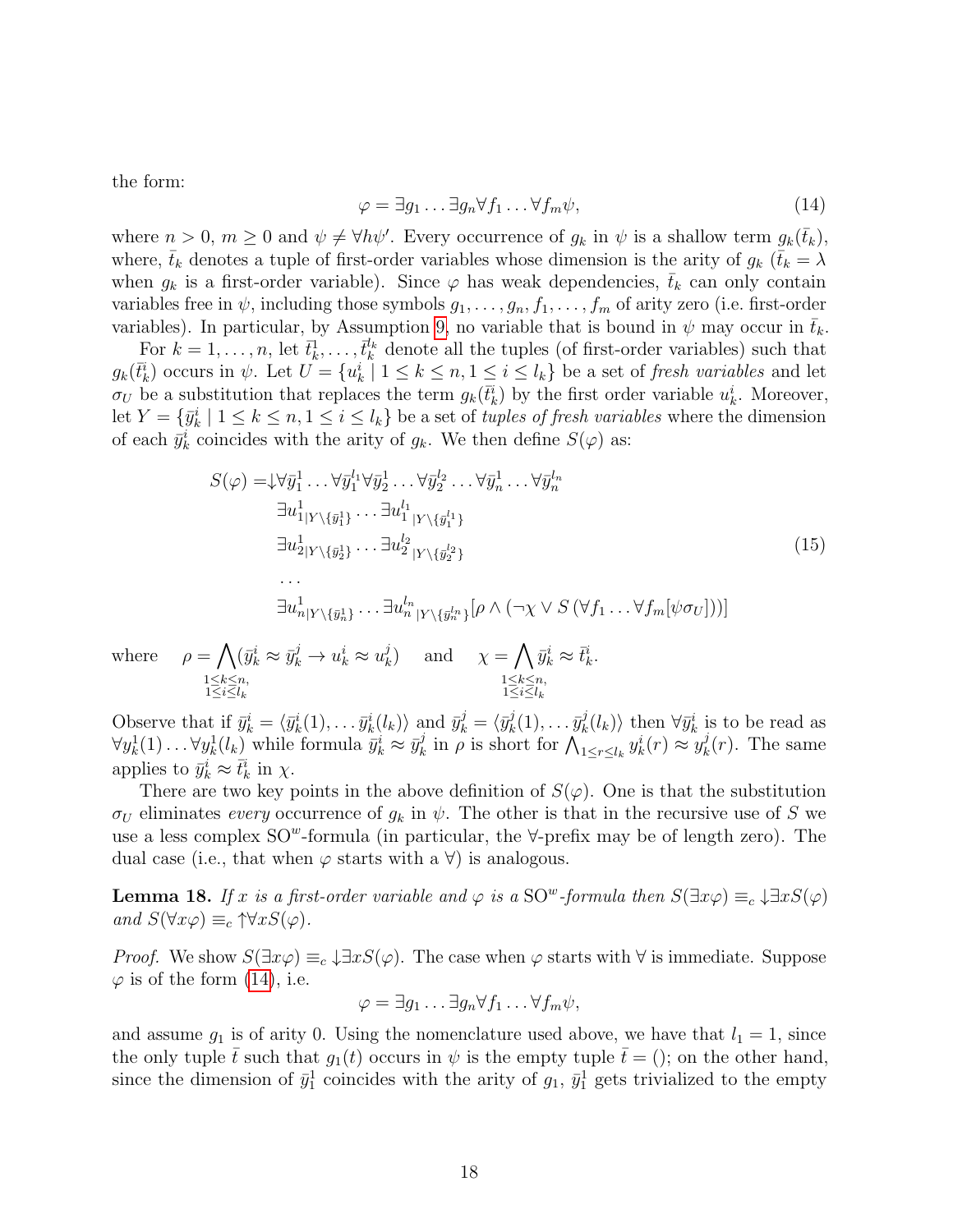tuple of variables. So [\(15\)](#page-17-1) becomes

<span id="page-18-0"></span>
$$
S(\varphi) = \downarrow \forall \bar{y}_2^1 \dots \forall \bar{y}_2^{l_2} \dots \forall \bar{y}_n^{l_1} \dots \forall \bar{y}_n^{l_n}
$$
  
\n
$$
\exists u_{1|Y}^1
$$
  
\n
$$
\exists u_{2|Y\setminus \{\bar{y}_2^1\}}^1 \dots \exists u_{2|Y\setminus \{\bar{y}_2^{l_2}\}}^{l_2}
$$
  
\n...  
\n
$$
\exists u_{n|Y\setminus \{\bar{y}_n^1\}}^1 \dots \exists u_{n|Y\setminus \{\bar{y}_n^{l_n}\}}^{l_n} [\rho \wedge (\neg \chi \vee S(\forall f_1 \dots \forall f_m[\psi \sigma_U]))]
$$
\n(16)

Now the first existential quantifier is independent of all the previous variables quantified universally (i.e. those variables in Y). Then one can swap the block  $\forall \bar{y}_2^1 \dots \forall \bar{y}_2^{l_2} \dots \forall \bar{y}_n^1 \dots \forall \bar{y}_n^{l_n}$ and  $\exists u_{1|Y}^1$  without changing the meaning. So [\(16\)](#page-18-0) is equivalent to

$$
\downarrow \exists u_1^1|_Y
$$
  
\n
$$
\forall \bar{y}_2^1 \dots \forall \bar{y}_2^{l_2} \dots \forall \bar{y}_n^1 \dots \forall \bar{y}_n^{l_n}
$$
  
\n
$$
\exists u_2^1|_Y \setminus {\{\bar{y}_2^1\}} \dots \exists u_2^{l_2}|_Y \setminus {\{\bar{y}_2^{l_2}\}}
$$
  
\n...  
\n
$$
\exists u_{n|Y}^1 \setminus {\{\bar{y}_n^1\}} \dots \exists u_{n|Y}^{l_n} \setminus {\{\bar{y}_n^{l_n}\}} [\rho \land (\neg \chi \lor S(\forall f_1 \dots \forall f_m[\psi \sigma_U]))],
$$

which is clearly equivalent in classical contexts to  $S(\exists g_2 \dots \exists g_n \forall f_1 \dots \forall f_m \psi)$ .

The case  $S(\forall x \varphi) \equiv_c \uparrow \forall x S(\varphi)$  is analogous. This concludes the proof of Lemma [18.](#page-17-2)  $\Box$ 

*Proof of item [2](#page-15-5) of Theorem [16.](#page-15-0)* We prove that  $\mathcal{A} \models_{\text{SO}} \varphi[v]$  iff  $\mathcal{A} \models^+ S(\varphi)[v]$  by induction on the number of quantifier alternations in  $\varphi$ . The property is trivially true when  $\varphi$  is quantifier-free, so assume instead that  $\varphi$  is of the form [\(14\)](#page-17-0) –the dual case being analogous. Clearly,  $\varphi$  is equivalent to:

<span id="page-18-1"></span>
$$
\exists g_1 \dots \exists g_n \forall \bar{y}_1^1 \dots \forall \bar{y}_1^{l_1} \forall \bar{y}_2^1 \dots \forall \bar{y}_2^{l_2} \dots \forall \bar{y}_n^1 \dots \forall \bar{y}_n^{l_n} [\neg \chi \lor \forall f_1 \dots \forall f_m[\psi \tau]] \tag{17}
$$

where  $\tau$  is a substitution of  $g_k(\bar{t}_k^i)$  by  $g_k(\bar{y}_k^i)$ . This means that all occurrences of  $g_k$  in  $\psi\tau$ are shallow. Furthermore, [\(17\)](#page-18-1) is equivalent to  $\varphi'$  defined as:

$$
\exists g_1 \dots \exists g_n \forall \bar{y}_1^1 \dots \forall \bar{y}_1^{l_1} \forall \bar{y}_2^1 \dots \forall \bar{y}_2^{l_2} \dots \forall \bar{y}_n^1 \dots \forall \bar{y}_n^{l_n} \forall f_1 \dots \forall f_m \tilde{\psi}
$$
\n(18)

with  $\tilde{\psi}$  a SO<sup>w</sup>-formula in prenex normal form, equivalent to  $\neg \chi \vee (\psi \tau)$  and with the same number of quantifier alternations as  $\psi \tau$  (Proposition [12\)](#page-12-0). A simple inspection shows that  $\varphi'$  is a SO<sup>w</sup>-formula as well. Call  $\varphi''$  the result of stripping the  $\exists$ -prefix from  $\varphi'$ . Then,  $\mathcal{A}\models_{\text{SO}}\varphi'[v]$  iff there are functions  $G_k:|\mathcal{A}|^{l_k}\to |\mathcal{A}|$  interpreting all the  $g_k$ , such that, for  $\mathcal{A}' = (\mathcal{A}, G_1, \ldots, G_k), \mathcal{A}' \models \varphi''[v],$  iff (inductive hypothesis)  $\mathcal{A}' \models^+ S(\varphi'')[v],$  iff (Lemma [18\)](#page-17-2):

$$
\mathcal{A}' \models^+ \downarrow \forall \bar{y}_1^1 \dots \downarrow \forall \bar{y}_1^{l_1} \downarrow \forall \bar{y}_2^1 \dots \downarrow \forall \bar{y}_2^{l_2} \dots \downarrow \forall \bar{y}_n^1 \dots \downarrow \forall \bar{y}_n^{l_n} S(\forall f_1 \dots \forall f_m \tilde{\psi})[v]
$$
(19)

which holds (using again the identity  $\downarrow \exists x \downarrow \chi \equiv_c \downarrow \exists x \chi$ ) iff:

<span id="page-18-2"></span>
$$
\mathcal{A}' \models^+ \downarrow \forall \bar{y}_1^1 \dots \forall \bar{y}_1^{l_1} \forall \bar{y}_2^1 \dots \forall \bar{y}_2^{l_2} \dots \forall \bar{y}_n^1 \dots \forall \bar{y}_n^{l_n} S(\forall f_1 \dots \forall f_m \tilde{\psi})[v] \tag{20}
$$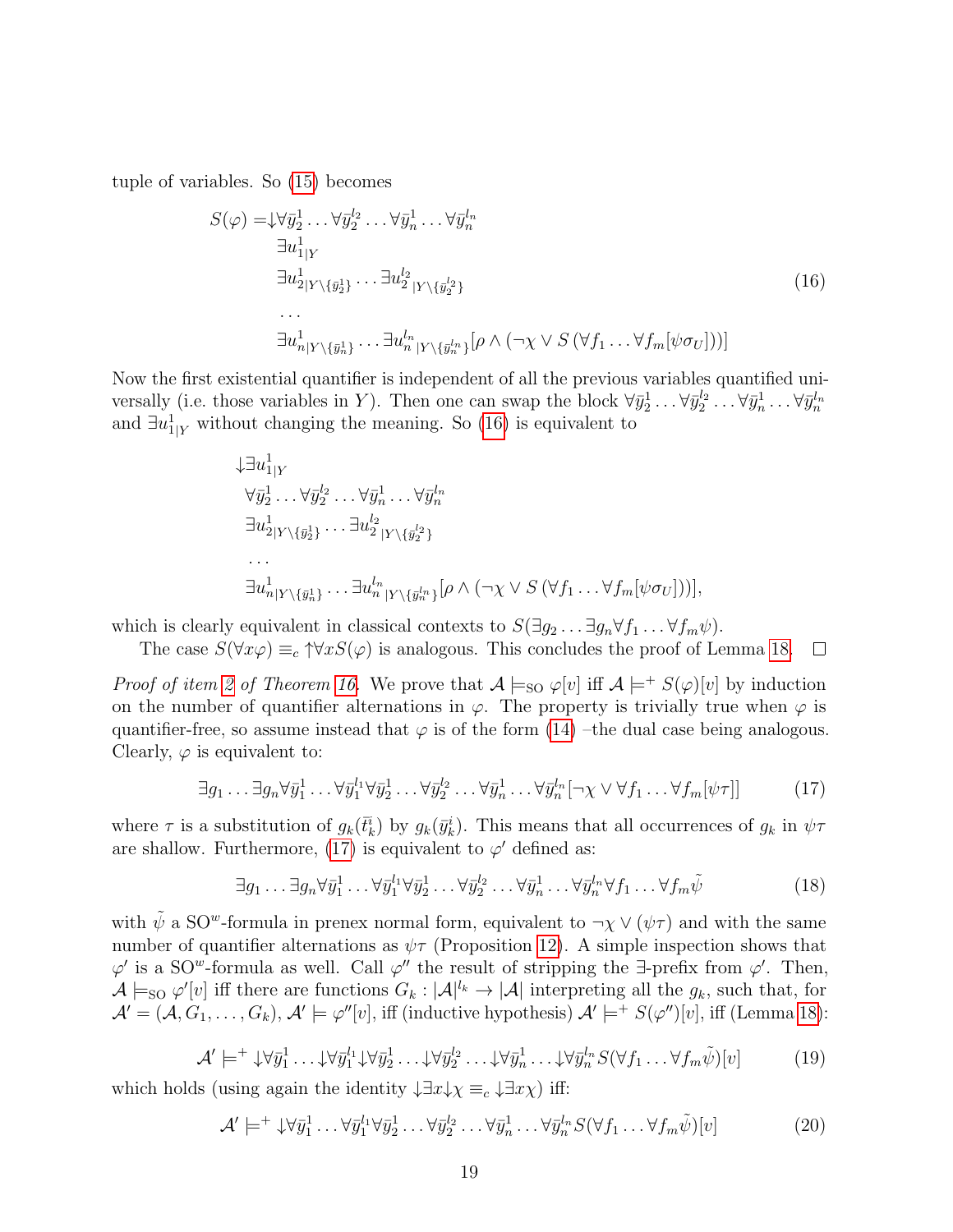Now, the key observation is that [\(20\)](#page-18-2) holds iff  $\mathcal{A} \models^+ \gamma[v]$ , where  $\gamma$  is:

<span id="page-19-2"></span>
$$
\begin{aligned}\n\downarrow \forall \bar{y}_1^1 \dots \forall \bar{y}_1^{l_1} \forall \bar{y}_2^1 \dots \forall \bar{y}_2^{l_2} \dots \forall \bar{y}_n^{l_1} \dots \forall \bar{y}_n^{l_n} \\
\exists u_{1|Y \setminus \{\bar{y}_1^1\}}^1 \dots \exists u_{1|Y \setminus \{\bar{y}_1^{l_1}\}}^{l_1} \\
\exists u_{2|Y \setminus \{\bar{y}_2^1\}}^1 \dots \exists u_{2|Y \setminus \{\bar{y}_2^{l_2}\}}^{l_2} \\
\vdots \\
\exists u_{n|Y \setminus \{\bar{y}_n^{l_1}\}}^1 \dots \exists u_{n|Y \setminus \{\bar{y}_n^{l_n}\}}^{l_n} [\rho \wedge S(\forall f_1 \dots \forall f_m[\tilde{\psi} \tau]) \tau']\n\end{aligned}\n\tag{21}
$$

and  $\tau'$  substitutes all the occurrences of  $g(\bar{y}_k^i)$  by  $u_k^i$ . We prove this claim next, but notice that  $S\left(\forall f_1 \dots \forall f_m[\tilde{\psi}\tau]\right) \tau' = S\left(\forall f_1 \dots \forall f_m[\tilde{\psi}\tau\tau']\right)$ , and  $\tilde{\psi}\tau\tau' \equiv \psi \sigma_U$ . Then  $S(\forall f_1 \dots \forall f_m[\tilde{\psi}\tau\tau']) \equiv_c S(\forall f_1 \dots \forall f_m[\psi \sigma_U]),$  and we conclude that  $\gamma \equiv_c S(\varphi)$ , which would conclude the proof.

Then,  $\mathcal{A} \models^+ \gamma[v]$  iff, according to the block of existential quantifiers  $\exists u_k^i$ , Eloïse has functions  $\tilde{G}_k^i$  to play in the nodes for  $u_k^i$  for  $k = 1, \ldots, n$  and  $i = 1, \ldots, l_k$  depending only on  $\bar{y}_k^i$  such that makes her win the rest of the game. In any winning strategy for Eloïse, all the  $\tilde{G}_k^i$  for a fixed k must be in fact the same function (otherwise, Abélard can beat hear by picking values that distinguish them and playing the proper conjunct in  $\rho$ ). So if Eloïse has a winning strategy for  $\mathsf{G}(\mathcal{A}, \gamma, \{v\})_k$  her functions  $\tilde{G}_k^i$  played in nodes  $u_k^i$  show the existence of the functions  $G_k^i$  (take  $G_k^i := \tilde{G}_k^i$ ). Conversely, if there exists the functions  $G_k^i$  then these constitute the winning strategy for Eloïse (take  $\tilde{G}_k^i := G_k^i$ ).  $\Box$ 

### <span id="page-19-0"></span>5 The connection with the logic of Henkin quantifiers

We have shown in the preceding sections that when one adds classical negation to SL (or IF, for that matter) in the way suggested by Hodges [\[6\]](#page-25-5), one lands in a rather weak fragment of SO. But this way of incorporating negation may seem arbitrary, so one may wonder whether this was a sensible definition in the first place. We will argue in this section that this is indeed the case. To see this, we resort to Henkin quantifiers.

As an example of the simplest (non-trivial) Henkin quantifier, consider formula:

<span id="page-19-1"></span>
$$
\begin{pmatrix} \forall x_0 & \exists y_0 \\ \forall x_1 & \exists y_1 \end{pmatrix} \varphi(x_0, x_1, y_0, y_1). \tag{22}
$$

Semantics are usually given using a Skolemization; for instance, [\(22\)](#page-19-1) is equivalent to the  $\Sigma^1_1$ -formula  $\exists f \exists g \forall x_0 \forall x_1 \varphi(x_0, x_1, f(x_0), f(x_1)).$ 

More generally (we follow here the presentation in [\[17\]](#page-26-5)), a *Henkin prefix* can be defined as a triple  $Q = \langle A_Q, E_Q, D_Q \rangle$  where  $A_Q$  and  $E_Q$  are disjoint sets of variables (universal and existential, respectively) Q, and  $D_Q \subseteq A_Q \times E_Q$  is a dependency relation. When  $(y, x) \in D_Q$ , we say that the existential variable y depends on the universal variable x in  $Q$ . Moreover, if  $D_Q$  is the union of n complete bipartite graphs, then we can write Q in matritial form using n rows, as in  $(22)$ .  $L^*$  is the extension of FO with Henkin prefixes (i.e., they may occur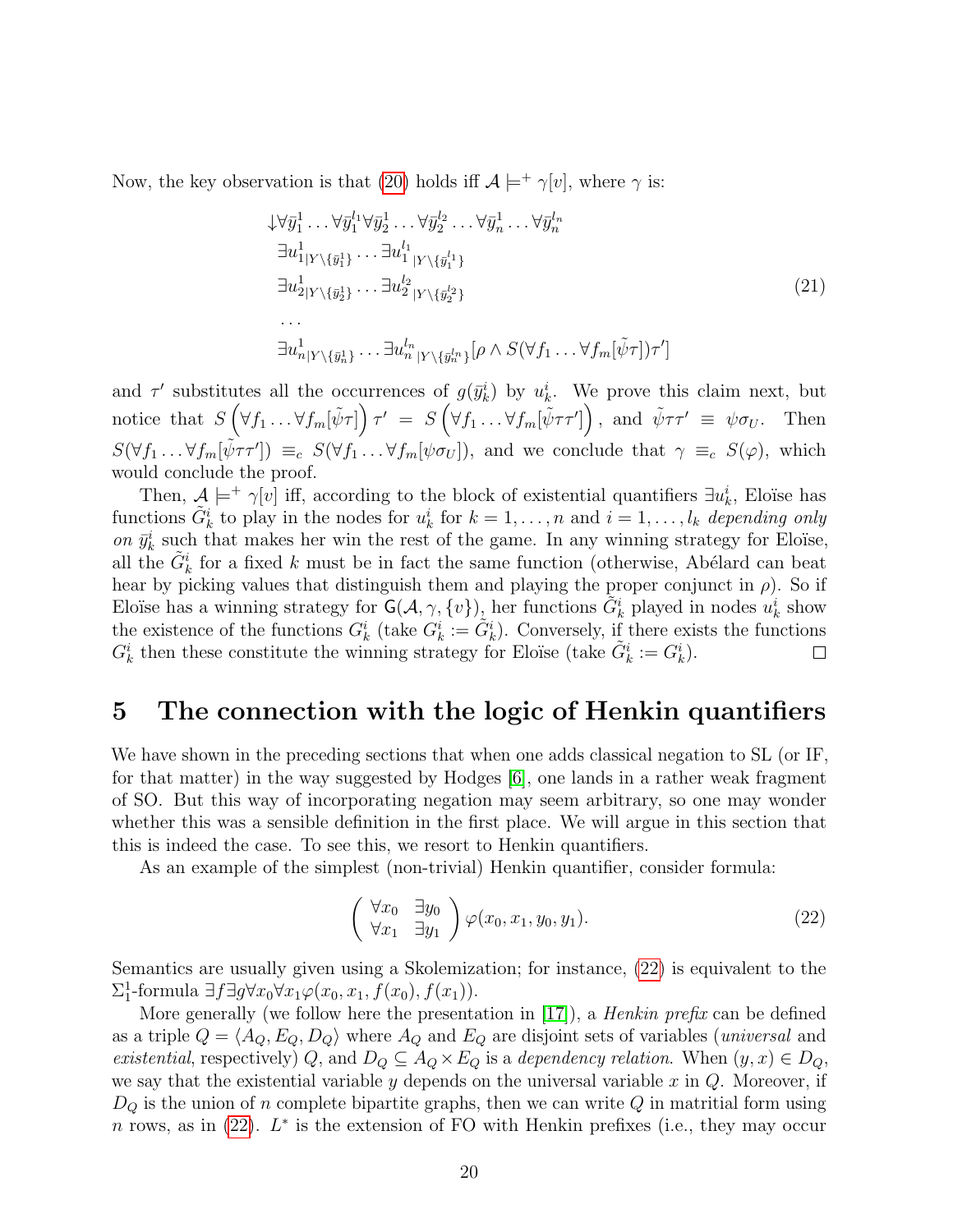wherever a first-order quantifier is allowed to occur) while  $L_1^*$  is the fragment composed by formulas of the form  $Q\psi$  with  $\psi$  first-order.

The Skolemization of  $Q\varphi$ , denoted sk $(Q\varphi)$ , is defined as the result of substituting in  $\varphi$ all the free occurrences  $y_i \in E_Q$  by  $f_{y_i}(\bar{x}_i)$ , where  $\bar{x}_i$  is a tuple containing every x such that  $(y_i, x) \in D_Q$ . All the  $f_{y_i}$  are assumed fresh. We then define  $\models_{L^*}$  by extending  $\models_{\text{FO}}$  with the semantic clause:

 $\mathcal{A} \models_{L^*} Q\varphi[v]$  iff  $(\mathcal{A}, F_1, \ldots, F_k) \models_{L^*} \forall \bar{x}$  sk $(Q\varphi)[v]$ , for some functions  $F_1, \ldots, F_k$ on A interpreting the  $f_{y_1}, \ldots, f_{y_k}$  introduced by Skolemization.

The reason we are interested in these logics comes from the following well-known result, a direct corollary of the equivalences of  $\Sigma_1^1$  with  $L_1^*$  [\[4,](#page-25-3) [18\]](#page-26-6) and with IF [\[2\]](#page-25-1).

**Theorem 19.** IF is equivalent to  $L_1^*$ .

The crucial connection is that  $L^*$  can be regarded as the result of adding classical negation to  $L_1^*$ , in an iterated way, in exactly the same way as  $SL(\downarrow)$  is obtained from SL (for a formal treatment of this notion, cf. [\[19\]](#page-26-7)). We then have the following:

**Theorem 20.**  $L^*$  is equivalent to  $SO^w$  and, therefore, to  $SL(\downarrow)$  as well.

*Proof.* It is straightforward to encode the semantics of an  $L^*$ -formula  $\varphi$  as a SO-formula  $T(\varphi)$ . The only case that introduces second-order quantification is  $T(Q\psi) = \exists f_{y_1} \dots \exists f_{y_k} \forall x_1 \dots \forall x_l T(\text{sk}(Q\psi))$ and one only needs to observe that if  $f_{y_i}(\bar{t})$  occurs in  $sk(Q\psi)$  then  $\bar{t}$  is a tuple of variables among  $x_1 \ldots x_l$ . Hence,  $T(\varphi)$  is in  $\mathrm{SO}^w$ .

The argument for the other inclusion is a straightforward modification of the proof of Theorem [16,](#page-15-0) item [2;](#page-15-5) one simply needs to replace  $\gamma$  defined in [\(21\)](#page-19-2) by:

$$
\begin{pmatrix}\n\forall \bar{y}_1^1 \quad \exists u_1^1 \quad \dots \quad \exists u_1^{l_1} \\
\forall \bar{y}_2^1 \quad \exists u_2^1 \quad \dots \quad \exists u_2^{l_2} \\
\vdots \quad \vdots \quad \ddots \quad \vdots \\
\forall \bar{y}_n^1 \quad \exists u_n^1 \quad \dots \quad \exists u_n^{l_n}\n\end{pmatrix} \left[\rho \wedge S(\forall f_1 \dots \forall f_m[\tilde{\psi}\tau])\tau'\right]
$$
\n(23)

and then argue in an analogous way.

#### <span id="page-20-0"></span>6 An aside: truth-definitions in the analytic hierarchy

The results of this section appear in [\[7,](#page-25-6) [8\]](#page-25-7). We include them in this aside section for the sake of completeness and readability.

Let N be the standard model of Peano Arithmetic over the signature  $\sigma = \langle 0, 1, +, \times \rangle$ . For every  $n > 0$ , let  $\sigma_n$  denote the extension of  $\sigma$  with unary function symbols  $f_1 \ldots f_n$ . We say that a  $\Sigma_n^1$ -formula is *normalized* if it has the form  $\exists f_1 \forall f_2 \exists f_3 \dots Q f_n \psi$  where  $\psi$  is a FO formula over  $\sigma_n$ . Notice that every quantifier is immediately followed by its dual so  $Q = \forall$  iff n is even.

 $\Box$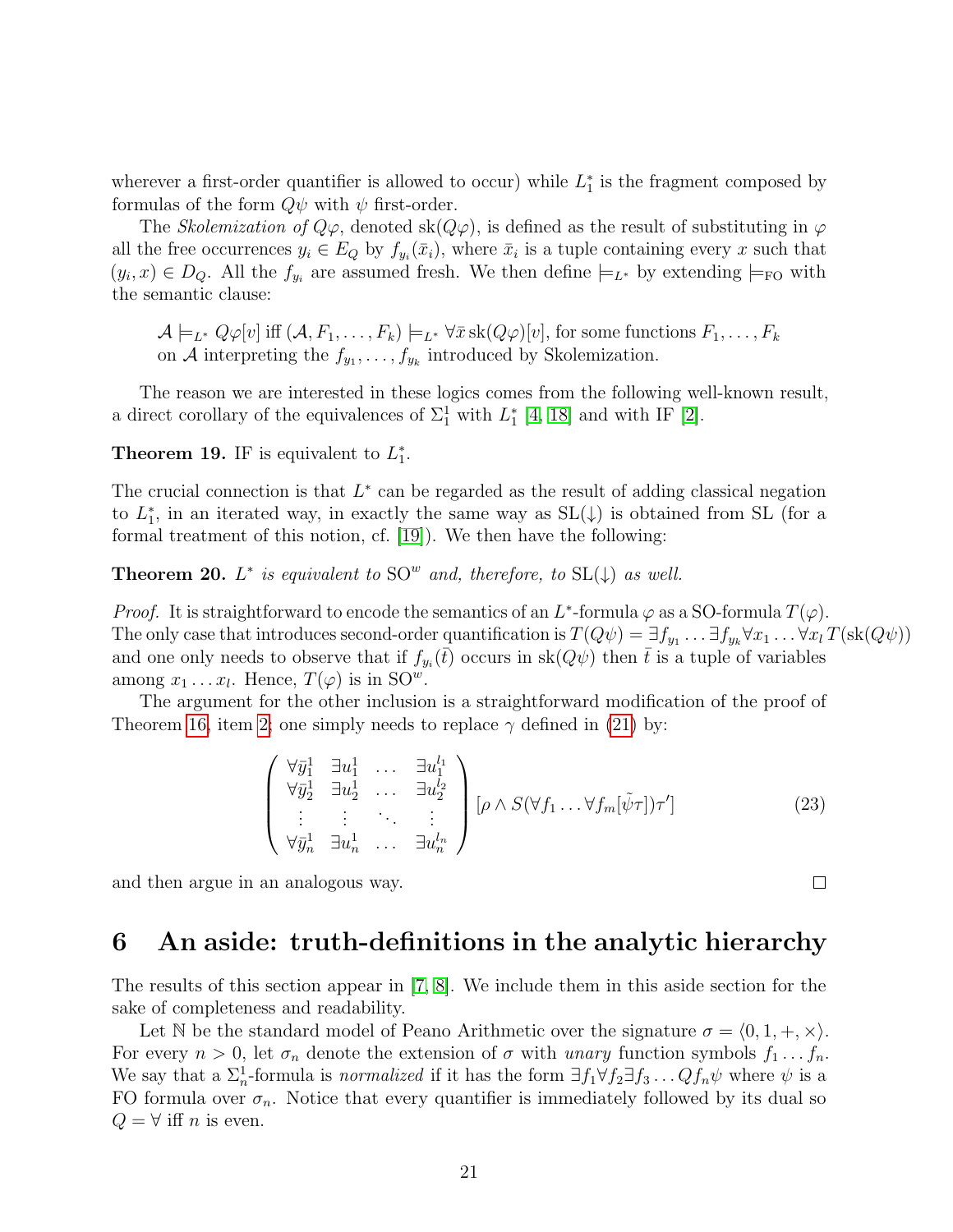**Proposition 21.** Over N, every  $\Sigma_n^1$ -formula is effectively equivalent to a normalized  $\Sigma_n^1$ formula.

*Proof.* The is a standard result that follows from the expressibility in  $\mathbb N$  of a pairing function [\[20\]](#page-26-8).  $\Box$ 

We assume a computable Gödelization that assigns a number  $\lceil \alpha \rceil$  to every second-order term or formula  $\alpha$  (over signature  $\sigma$ , assuming any  $f_i$  may occur as a second-order variable). Moreover, we assume the usual formula manipulation functions; thus, given  $\lbrack \varphi \rbrack$ , we will write,  $\lceil \neg \varphi \rceil$  for the Gödel number of the formula that results of negating  $\varphi$ ,  $\lceil \exists x \varphi \rceil$  for the Gödel number of the formula that results from prepending  $\exists x$  to  $\varphi$ . Furthermore, sometimes we will mix logical symbols and natural numbers, as in  $\exists xp$ , for  $x, p \in \mathbb{N}$ , to denote the formula  $\exists y \varphi$  where  $[y] = x$  and  $[\varphi] = p$ .

For every  $n > 0$  we assume the following primitive recursive predicates and functions:

1. Var $(x)$  holds iff x is the Gödel number of a first-order variable.

2. Trm $_{\sigma_n}(t)$  holds iff t is the Gödel number of a closed term over  $\sigma_n$ .

- 3. Frm $_{\sigma_n}^0(p)$  holds iff p is the Gödel number of a FO-formula over  $\sigma_n$ .
- 4.  $\text{Snt}_{\sigma_n}^0(p)$  holds iff p is the Gödel number of a FO-sentence over  $\sigma_n$ .
- 5.  $\text{Snt}^1_{\sigma}(p)$  holds iff p is the Gödel number of a SO-sentence over  $\sigma$ .
- 6. In<sub> $\Sigma_n^1(p)$ </sub> holds iff  $\lceil \exists fp \rceil$  has at most  $n-1$  SO-quantifier alternations.
- 7.  $\text{sub}_{\sigma}(\lceil \varphi \rceil, \lceil x \rceil, t) = \lceil \varphi[x/t] \rceil$  if  $\text{Frm}_{\tau}^{0}(\lceil \varphi \rceil)$  holds  $(t$  is the numeral of t).
- 8. matrix $(\lceil \varphi \rceil) = \lceil \psi \rceil$  if  $\text{In}_{\Sigma_n^1}(\lceil \varphi \rceil)$  holds and  $\psi$  is the matrix of  $\varphi$ .
- 9. norm<sub> $\Sigma_n^1(\lceil \varphi \rceil) = \lceil \psi \rceil$ ,  $\psi$  is a normalized  $\Sigma_n^1$ -formula equivalent to  $\varphi$ .</sub>

Since these are primitive recursive, they can be expressed in the FO-language of  $\sigma$ . Fix two second-order variables v and X and let  $T_n(v, X)$  be the conjunction of the formulas in Table [1.](#page-22-0) All but S1 are the standard way of describing, in FO, a truth-predicate  $X$  for FO-sentences over  $\sigma_n$  and a valuation function v for closed FO-terms over  $\sigma_n$  (see, e.g. [\[21\]](#page-26-9)). S1, on the other hand, looks rather unusual and is the only axiom referring to  $\Sigma_n^1$ -sentences. Finally, define the SO-formulas over  $\sigma_n$ :

$$
\theta_n^{\exists}(x) := \exists X \exists v (T_n(v, X) \land X(x))
$$

$$
\theta_n^{\forall}(x) := \forall X \forall v (T_n(v, X) \to X(x))
$$

<span id="page-21-0"></span>**Lemma 22.** Let  $\varphi$  be a  $\Sigma_n^1$ -sentence over  $\sigma$ , let  $\psi$  be its  $\Sigma_n^1$  normalized form and let  $\psi_0$ be the matrix of  $\psi$ . Moreover, let  $\theta_n$  be any of  $\theta_n^{\exists}$  or  $\theta_n^{\forall}$ . For any  $F_1, \ldots, F_n$  interpreting  $f_1, \ldots, f_n$ , the following are equivalent: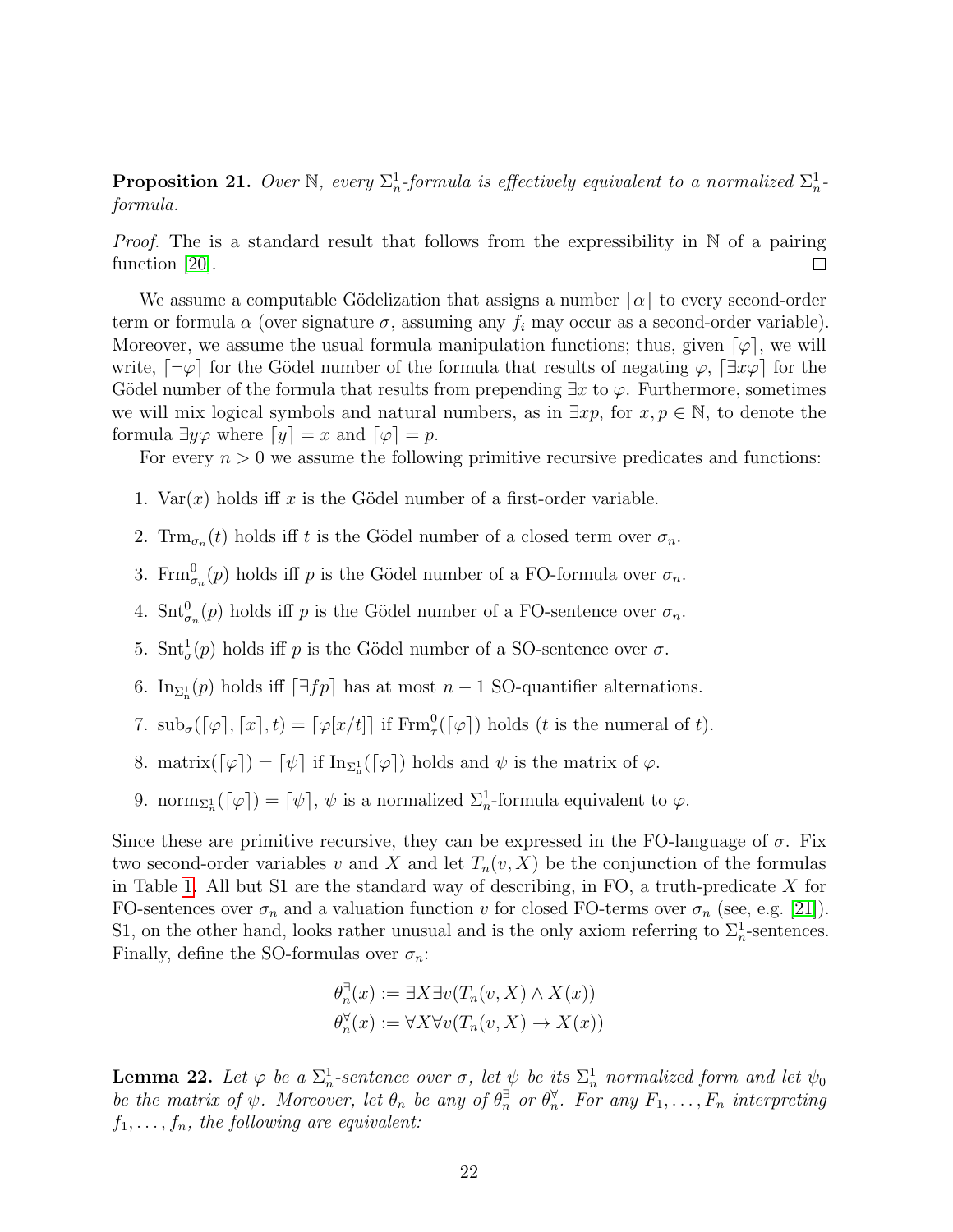T1.  $v([0]) \approx 0 \wedge v([1]) \approx 1$ T2.  $\forall s \forall t [\text{Trm}_{\sigma_n}(s) \land \text{Trm}_{\sigma_n}(t) \rightarrow v([s+t]) \approx v(s) + v(t)]$ T3.  $\forall s \forall t [\text{Trm}_{\sigma_n}(s) \land \text{Trm}_{\sigma_n}(t) \to v([s \times t]) \approx v(s) \times v(t)]$ T4.  $\forall s \forall t [\text{Trm}_{\sigma_n}(s) \land \text{Trm}_{\sigma_n}(t) \to \bigwedge_{i=1}^n v([f_i(t)]) \approx f_i(v(t))]$ E1.  $\forall s \forall t [\text{Trm}_{\sigma_n}(s) \land \text{Trm}_{\sigma_n}(t) \rightarrow (X([\neg(s \approx t)]) \leftrightarrow v(s) \approx v(t))]$ E2.  $\forall s \forall t [\text{Trm}_{\sigma_n}(s) \land \text{Trm}_{\sigma_n}(t) \rightarrow (X([\neg(s \not\approx t)]) \leftrightarrow v(s) \not\approx v(t))]$ B1.  $\forall p \forall q [\text{Snt}_{\sigma_n}^0(p) \land \text{Snt}_{\sigma_n}^0(q) \rightarrow (X([p \land q]) \leftrightarrow X(p) \land X(q))]$ B2.  $\forall p \forall q [\text{Snt}^0_{\sigma_n}(p) \land \text{Snt}^0_{\sigma_n}(q) \to (X([p \lor q]) \leftrightarrow X(p) \lor X(q))]$ Q1.  $\forall p \forall x [\text{Frm}_{\sigma_n}^0(p) \land \text{Var}(x) \land \text{Snt}_{\sigma_n}^0(\lceil \forall x p \rceil) \rightarrow (X(\lceil \forall x p \rceil) \leftrightarrow \forall i X (\text{sub}_{\sigma}(p, x, i)))]$ Q2.  $\forall p \forall x [\text{Frm}_{\sigma_n}^0(p) \land \text{Var}(x) \land \text{Snt}_{\sigma_n}^0(\exists xp]) \rightarrow (X(\exists xp]) \leftrightarrow \exists i X (\text{sub}_{\sigma}(p, x, i)))]$ S1.  $\forall p[\text{Snt}^1_{\sigma}(p) \wedge \text{In}_{\Sigma^1_n}(p) \rightarrow (X(p) \leftrightarrow X(\text{norm}_{\Sigma^1_n}(p)) \leftrightarrow X(\text{matrix}(\text{norm}_{\Sigma^1_n}(p))))]$ 

<span id="page-22-0"></span>Table 1:  $T_n(v, X)$  is the conjunction of these formulas. X is used as a unary predicate but can be assumed to be a unary function with image in  $\{0, 1\}.$ 

1.  $(\mathbb{N}, F_1, \ldots, F_n) \models_{\mathsf{FO}} \psi_0$ 2.  $(\mathbb{N}, F_1, \ldots, F_n) \models_{\text{SO}} \theta_n(\lceil \psi_0 \rceil)$ 3.  $(\mathbb{N}, F_1, \ldots, F_n) \models_{\text{SO}} \theta_n(\lceil \psi \rceil)$ 4.  $(\mathbb{N}, F_1, \ldots, F_n) \models_{\text{SO}} \theta_n(\lceil \varphi \rceil)$ 

*Proof.* We show only the case for  $\theta_n = \theta_n^{\exists}$ . We first show that if either 2, 3 or 4 hold, then 1 holds as well. Let  $\chi \in {\varphi, \psi, \psi_0}$  and assume that  $(\mathbb{N}, F_1, \ldots, F_n) \models_{\text{SO}} \theta_n^{\exists}([\chi])$ . That means that for some  $\tilde{X}$  and  $\tilde{v}$ ,  $(\mathbb{N}, F_1, \ldots, F_n, \tilde{X}, \tilde{v}) \models_{\text{FO}} T_n(v, X) \wedge X([\chi])$ . By S1, we may conclude that  $(N, F_1, \ldots, F_n, X, \tilde{v}) \models_{\text{FO}} T_n(v, X) \wedge X([\psi_0])$ ; moreover all the other formulas make  $\tilde{v}$  and X uniquely determined on the Gödel number of closed terms and sentences over  $\sigma_n$ , respectively. Hence, we conclude that  $(\mathbb{N}, F_1, \ldots, F_n) \models_{\text{FO}} \psi_0$ .

Now we show that if 1 holds, then 2, 3 and 4 hold too. Assume then that  $(\mathbb{N}, F_1, \ldots, F_n) \models_{\text{FO}}$  $\psi_0$ . We know that  $F_1, \ldots, F_n$  induce a unique valuation  $\gamma$  on closed terms and a unique set  $\Psi_0$  of FO-formulas over  $\sigma_n$  that are true in  $(\mathbb{N}, F_1, \ldots, F_n)$ , from which  $\psi_0 \in \Psi_0$  by assumption. Moreover,  $\Psi_0$  induces the unique set  $\Psi$  of normalized  $\Sigma_n^1$ -formulas such that  $\chi \in \Psi$  iff the matrix of  $\chi$  is in  $\Psi_0$ , so  $\psi \in \Psi$ . Finally,  $\Psi$  induces the unique set of  $\Sigma_n^1$ -formulas  $\Phi$  such that  $\chi \in \Phi$  iff its normalized  $\Sigma_n^1$ -form is in  $\Psi$ , from which  $\varphi \in \Phi$ . Let  $\tilde{v}$  be any function such that, for any closed term t over  $\sigma_n$ ,  $\tilde{v}([t]) = \gamma(t)$  and let  $\tilde{X} = \{[\chi] | \chi \in \Psi_0 \cup \Psi \cup \Phi\}$ . By construction, we have that  $(\mathbb{N}, F_1, \ldots, F_n, \tilde{X}, \tilde{v}) \models T_n(v, X) \wedge X([\psi]) \wedge X([\psi]) \wedge X([\varphi]),$ so  $(\mathbb{N}, F_1, \ldots, F_n) \models \theta_n^{\exists}([\chi])$  for  $\chi \in {\psi_0, \psi, \varphi}.$  $\Box$ 

The main result of this section is that the truth-predicate for  $\Sigma_n^1$ -sentences over N is a  $\Sigma_n^1$ -set in the analytic hierarchy. This is formally stated as follows: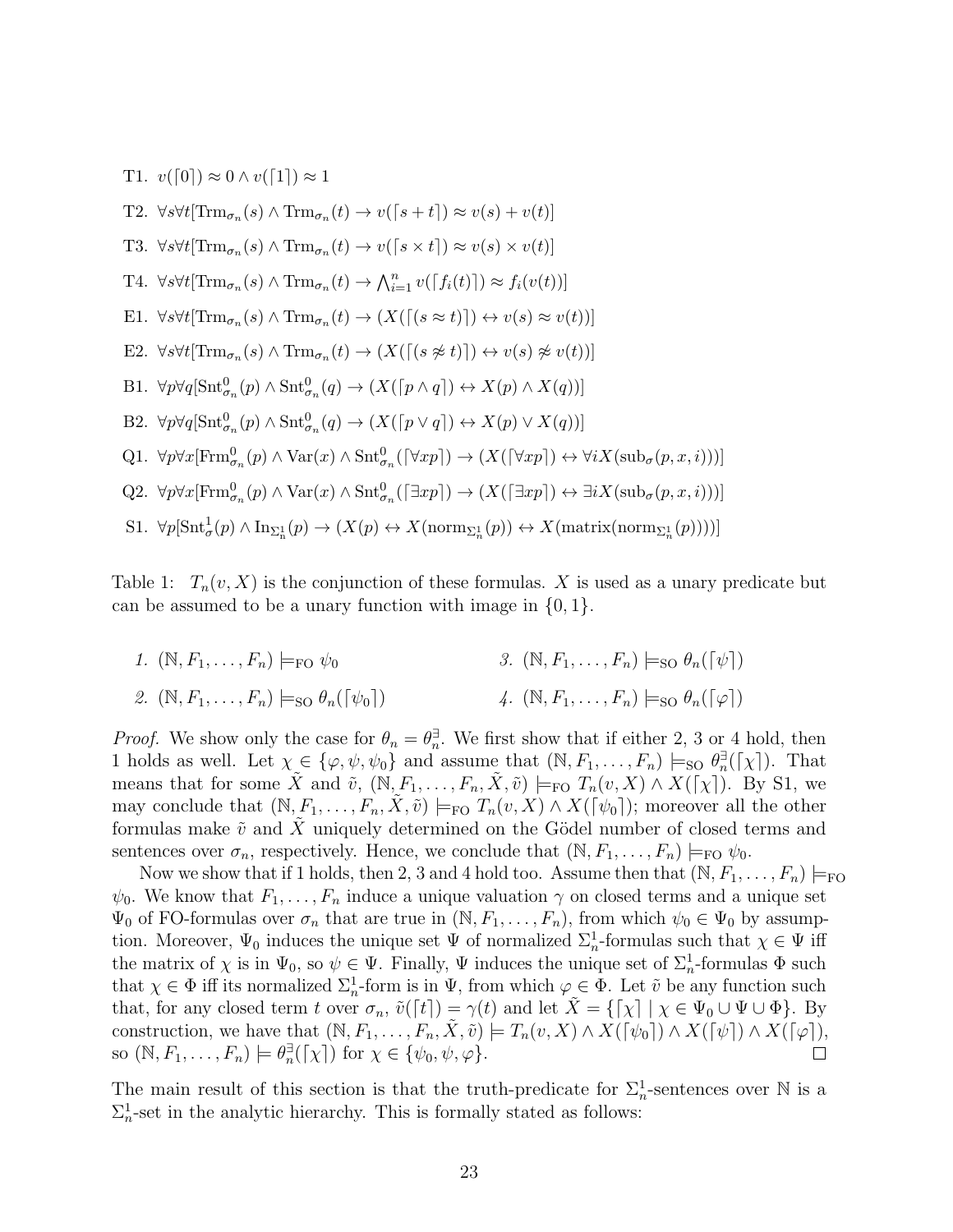**Theorem 23.** For all  $n > 0$  there is a  $\sum_{n=1}^{n}$ -formula  $\tau_n(x)$  over  $\sigma$  such that for every  $\Sigma_n^1$ -sentence  $\varphi$  over  $\sigma$ ,  $\mathbb{N} \models_{\text{SO}} \varphi$  iff  $\mathbb{N} \models_{\text{SO}} \tau_n(\lceil \varphi \rceil)$ .

*Proof.* We discuss the case for n odd, the even case being analogous. Define, then  $\tau_n(x)$  :=  $\exists f_1 \forall f_2 \ldots \exists f_n \theta_n^{\exists}(x)$ , which is clearly  $\Sigma_n^1$  since  $\theta_n^{\exists}(x)$  is  $\Sigma_n^1$ . For the "only if" case, assume  $\mathbb{N} \models_{\text{SO}} \varphi$ , which implies  $\mathbb{N} \models_{\text{SO}} \exists f_1 \forall f_2 \dots \exists f_n \psi_0$  where  $\psi_0$  is the matrix of a normalized  $\Sigma_n^1$ -sentence equivalent to  $\varphi$ . This means there is a strategy for Eloïse in the standard gamesemantics for SO that allows her to reach to a position such that  $(\mathbb{N}, F_1, \ldots, F_n) \models_{\text{FO}} \psi_0$ regardless what Abélard plays. By Lemma [22,](#page-21-0) this same strategy is also winning when playing over formula  $\exists f_1 \forall f_2 \dots \exists f_n \theta_n^{\exists}(\lceil \varphi \rceil)$ , which means that  $\mathbb{N} \models_{\text{SO}} \tau_n(\lceil \varphi \rceil)$ . The converse case is analogous.  $\Box$ 

Now, observe that if  $\tau_n(x)$  is the  $\Sigma_n^1$ -truth-predicate for  $\Sigma_n^1$ -sentences, then  $\tau'_n(\lceil \varphi \rceil) :=$  $\neg \tau_n(\lceil \neg \varphi \rceil)$  is a  $\Pi_n^1$ -truth-predicate for  $\Pi_n^1$ -sentences. Therefore, we get the dual result:

Corollary 24. For all  $n > 0$  there is a  $\prod_n^1$ -formula  $\tau'_n(x)$  over  $\sigma$  such that for every  $\Pi_n^1$ -sentence  $\varphi$  over  $\sigma$ ,  $\mathbb{N} \models_{\text{SO}} \varphi$  iff  $\mathbb{N} \models_{\text{SO}} \tau'_n(\lceil \varphi \rceil)$ .

We say that a logic  $\mathcal L$  is *arithmetically reducible* to  $\Sigma_n^1$  over  $\sigma$  if there is a function  $g_{\Sigma_n^1}$ , expressible in FO over  $\sigma$ , such that for any *L*-formula  $\varphi$ ,  $g_{\Sigma_n^1}(\varphi)$  is a  $\Sigma_n^1$ -formula and  $\mathbb{N} \models_{\mathcal{L}} \varphi$  iff  $\mathbb{N} \models_{\text{SO}} g_{\Sigma_n^1}(\varphi)$ . The notion of arithmetical reduction to  $\Pi_n^1$  is analogous. It is straightforward to see that if  $\tau_n(x)$  is the truth-predicate for  $\Sigma_n^1$ , then  $\tau_L(x) = \tau_n(g_{\Sigma_n^1}(x))$ is a  $\Sigma_n^1$ -truth-predicate for L. Again, a similar result holds for the  $\Pi_n^1$  case. From this we get the following result, which allows one to easily prove separation results for a logic with respect to  $\Delta_n^1$  (i.e., to the set of formulas that are logically equivalent both to a  $\Sigma_n^1$ - and to a  $\Pi_n^1$ -formula).

<span id="page-23-0"></span>**Theorem 25.** For  $n > 1$ , if  $\mathcal L$  is closed under Boolean operations and arithmetically reducible to both  $\Sigma_n^1$  and  $\Pi_n^1$  then there is a  $\Delta_n^1$ -formula that is not equivalent to any formula in L.

Proof. Let  $\tau_{\mathcal{L}} \subseteq \mathbb{N}$  be such that  $\lceil \varphi \rceil \in \tau_{\mathcal{L}}$  iff  $\mathbb{N} \models_{\mathcal{L}} \varphi$ . By the remark above,  $\tau_{\mathcal{L}}$  is a  $\Delta_n^1$ -set of natural numbers, so let  $\tau_{\mathcal{L}}^{\Sigma}(x)$  and  $\tau_{\mathcal{L}}^{\Pi}(x)$  be the  $\Sigma_{n}^{1}$ - and  $\Pi_{n}^{1}$ -predicates defining  $\tau_{\mathcal{L}}$ . Since N may be described up-to-isomorphism by a  $\Pi_1^1$ -sentence  $\psi_{PA}$  and  $\Sigma_n^1$  and  $\Pi_n^1$  are closed (for  $n > 1$ ) by conjunctions with  $\Pi_1^1$ -formulas we get that  $\tau_{\mathcal{L}}^{\Sigma}(x) \wedge \psi_{\text{PA}}$  is a  $\Delta_n^1$ -formula and by Tarski's Undefinability Theorem, it is not expressible in  $\mathcal{L}$ .  $\Box$ 

We conjecture that this result holds for the case  $n = 1$ .

# 7 Discussion

The motivation for the research reported in this paper was an interest in understanding what are the properties of IF with classical negation, as defined by Hodges [\[6\]](#page-25-5). Taking as starting point the equivalent, game-theoretical semantics introduced in [\[9\]](#page-25-8), we first found a characterization of  $SL(\downarrow)$  in terms of a syntactic fragment of SO and proved that this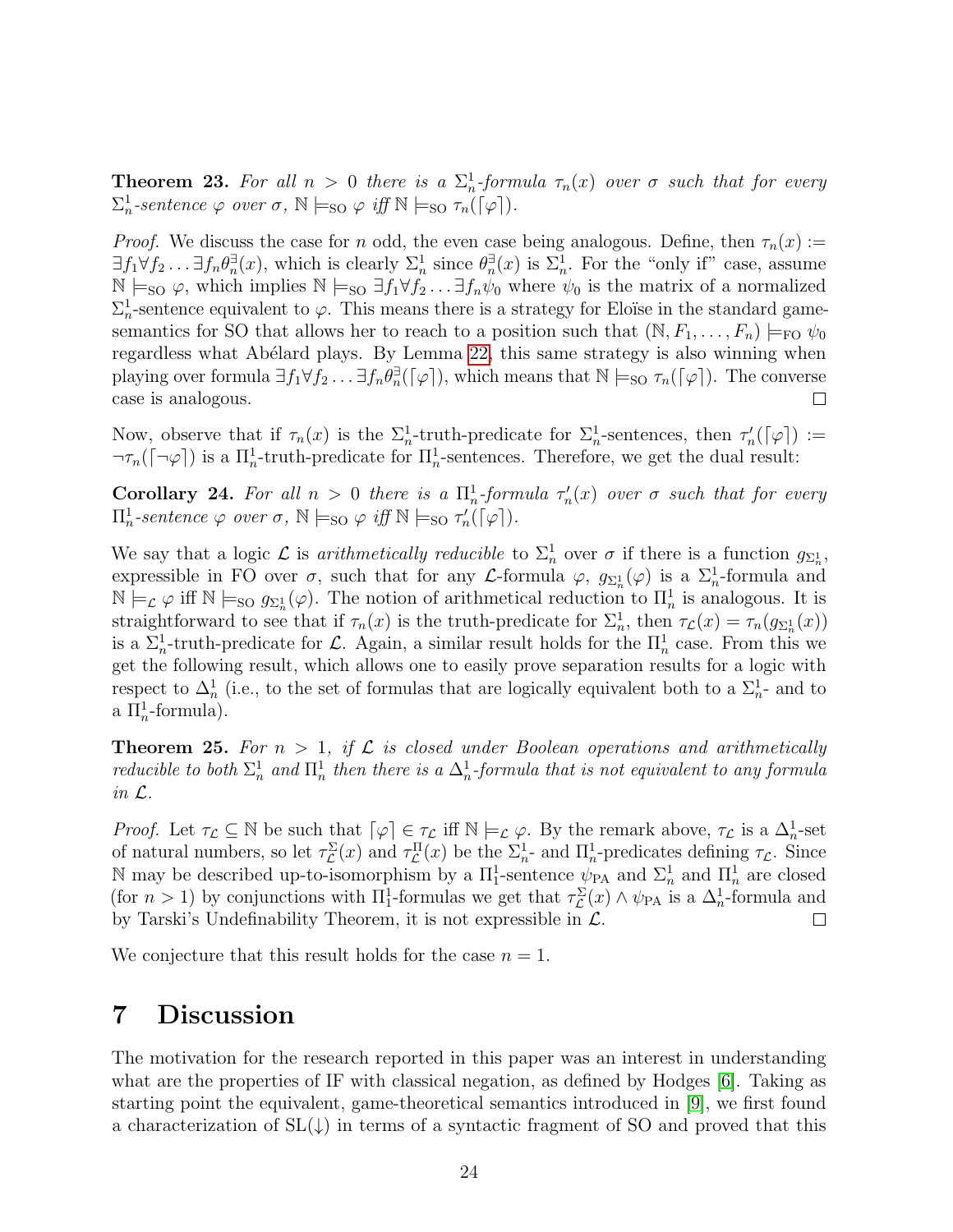fragment is indeed quite weak: it is strictly contained in  $\Delta_2^1$ . Moreover, this characterization allowed us to precisely locate  $SL(\downarrow)$  in the logic spectrum: it corresponds to the well-studied logic of Henkin quantifiers,  $L^*$ .

The equivalence with  $L^*$  is a pleasant result, in that it gives a concrete and definite answer to our motivating question. It also means that some of the results we obtained in the process can, alternatively, be concluded from known properties of  $L^*$ . It is therefore interesting to make a comparison of both approaches.

In retrospect, one finds that Enderton  $[4]$  already saw the connection between  $L^*$  and the fragment of SO with weak dependencies (cf. Section [5\)](#page-19-0). He goes as far as "cheating" (sic) by saying [\[4,](#page-25-3) p. 394]:

The class of finite partially-ordered (f.p.o) formulas then is defined by adding one additional clause to the definition of elementary formula (with equality): If  $\varphi(x_1,\ldots,x_m,y_1,\ldots,y_n)$  is a f.p.o formula, then so is the formula:

$$
\exists F_1 \ldots \exists F_n \forall x_1 \ldots \forall x_n \varphi(x_1, \ldots, x_m, F_1(\vec{x}_1), \ldots, F_n(\vec{x}_n))
$$

where  $\vec{x}_i$  is a sublist of  $x_1, \ldots x_n$ .

He then shows [\[4,](#page-25-3) Theorem 2] that any  $L^*$  formula can be effectively reduced to a  $\Sigma_2^1$  and to a  $\Pi_2^1$  formula (which proves  $L^*$  to be, at most, as expressive as  $\Delta_2^1$ ) and the sketched proof corresponds, essentially, to the proof of our Proposition [14.](#page-13-0) Mostowski, on discussing Enderton's result, says [\[5,](#page-25-4) p. 23]:

This would suggest that the logic of branched quantifiers is equivalent to  $\Delta_2^1$ second order formulae. However it is not so.

He then proves the separation employing an ad-hoc truth-predicate construction sketched in [\[22\]](#page-26-10).

On the contrary, we derive the strict separation of  $\Delta_2^1$  and  $L^*$  (or SO<sup>w</sup> or SL( $\downarrow$ ), for that matter) as a trivial corollary of Proposition [14,](#page-13-0) by way of the results discussed in Section [6](#page-20-0) for the analytic hierarchy.

It has been shown in previous work how to extend the expressive power of  $L^*$  to cover the whole of SO. The idea, roughly, is to allow quantifiers in which existential variables may depend on universal variables and the other way round as well (see, e.g. [\[23\]](#page-26-11) for more details).

Another approach, completely different from Hodges', for adding classical negation to IF is considering Team Logic [\[24\]](#page-26-12). On the one hand, Team Logic is an extension of Dependence Friendly Logic obtained by adding classical negation. On the other, Team Logic can be seen as the closure of IF under classical negation. In this setting, adding classical negation adds much more expressivity, as the expressive power of Team Logic is equivalent to SO.

One natural question is, then, if there is a counterpart extension for  $SL(\downarrow)$  that lands it in full SO. In addition, it would be interesting to find out if  $SO<sup>w</sup>$  coincides or not with the Boolean closure of  $\Sigma_1^1$ .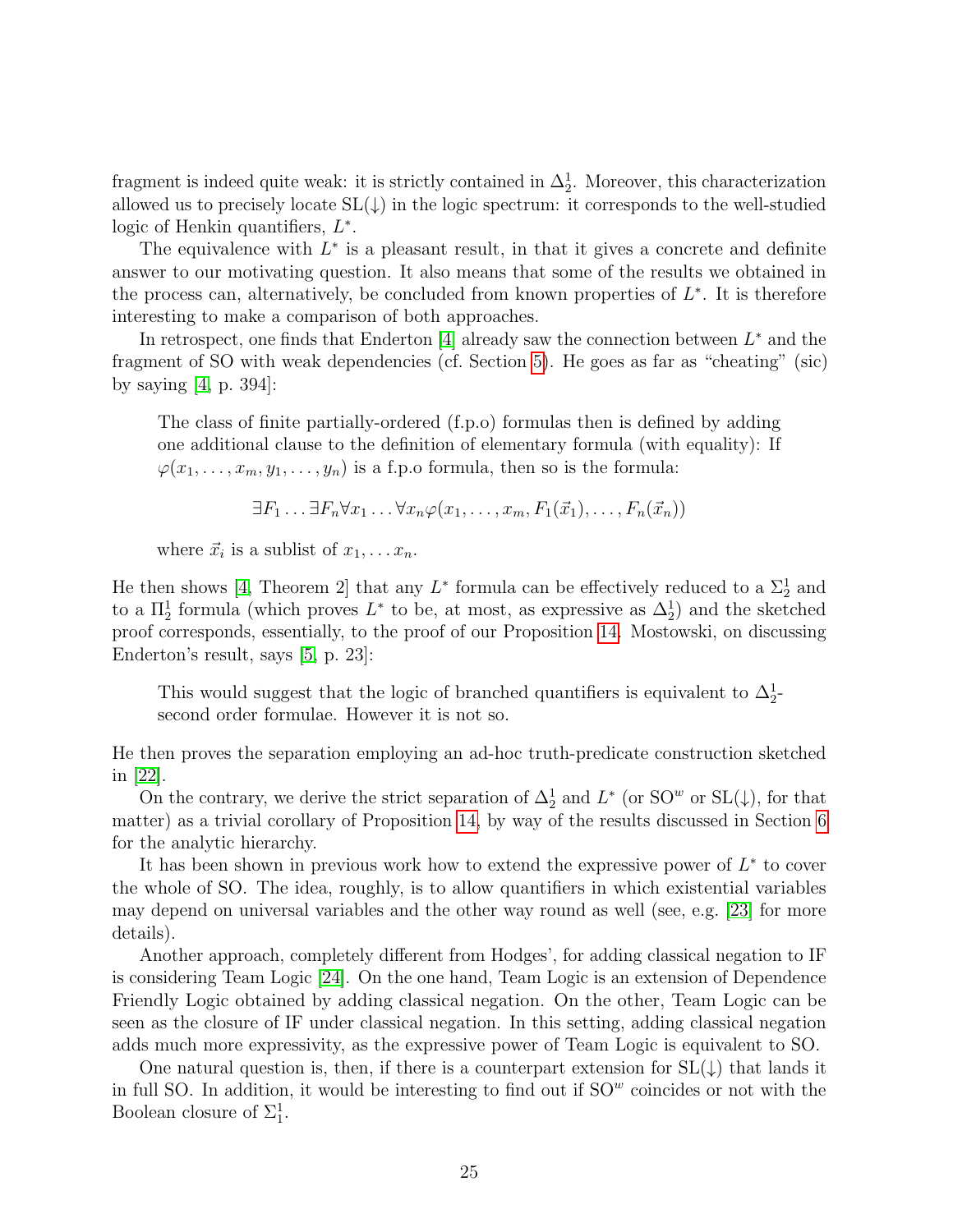## Acknowledgements

We are thankful to Marcin Mostowski, Leszek Kołodziejczyk, Konrad Zdanowski and Xavier Caicedo for their comments and general help regarding the topics of this paper. Also, we thank the editor and two anonymous reviewers for their constructive comments, which helped us to improve the manuscript. This work was partially founded by UBA (UBACyT 20020110100025) and ANPCyT (PICT-2011-0365) grants.

### References

- <span id="page-25-0"></span>[1] J. Hintikka, G. Sandu, Informational independence as a semantic phenomenon, in: J. Fenstad, I. Frolov, R. Hilpinen (Eds.), Logic, Methodology, & Philosophy of Science, Vol. 126 of Studies in Logic and the Foundations of Mathematics, Elsevier, Amsterdam, 1989, pp. 571–589.
- <span id="page-25-1"></span>[2] J. Hintikka, The Principles of Mathematics Revisited, Cambridge University Press, 1996.
- <span id="page-25-2"></span>[3] J. Hintikka, G. Sandu, Game-theoretical semantics, in: J. van Benthem, A. ter Meulen (Eds.), Handbook of logic and language, The MIT press, 1997, Ch. 6, pp. 415–465.
- <span id="page-25-3"></span>[4] H. Enderton, Finite partially-ordered quantifiers, Zeitschrift für Mathematische Logik und Grundlagen der Mathematik 16 (1970) 393–397.
- <span id="page-25-4"></span>[5] M. Mostowski, Arithmetic with the Henkin quantifier and its generalizations, in: F. Gaillard, D. Richard (Eds.), Séminaire du Laboratoire Logique, Algorithmique et Informatique Clermontoise, Vol. 2, 1991, pp. 1–25.
- <span id="page-25-5"></span>[6] W. Hodges, Compositional semantics for a language of imperfect information, Logic Journal of the IGPL 5 (4) (1997) 539–563.
- <span id="page-25-6"></span>[7] P. G. Hinman, Recursion Theoretic Hierarchies, Springer, Berlin, 1978.
- <span id="page-25-7"></span>[8] S. C. Kleene, Hierarchies of number-theoretic predicates, Bull. Amer. Math. Soc. (61) (1955) 193–213.
- <span id="page-25-8"></span>[9] S. Figueira, D. Gor´ın, R. Grimson, On the formal semantics of IF-like logics, Journal of Computer and System Sciences 76 (5) (2009) 333–346.
- <span id="page-25-9"></span>[10] S. Figueira, D. Gor´ın, R. Grimson, On the expressive power of IF-logic with classical negation, in: 18th Workshop on Logic, Language, Information and Computation, Vol. 6642 of Lecure Notes in Computer Science, 2011, pp. 135–145.
- <span id="page-25-10"></span>[11] F. Dechesne, Game, Sets, Maths: formal investigations into logic with imperfect information, Ph.D. thesis, Department of Philosophy, University of Tilburg, The Netherlands (2005).